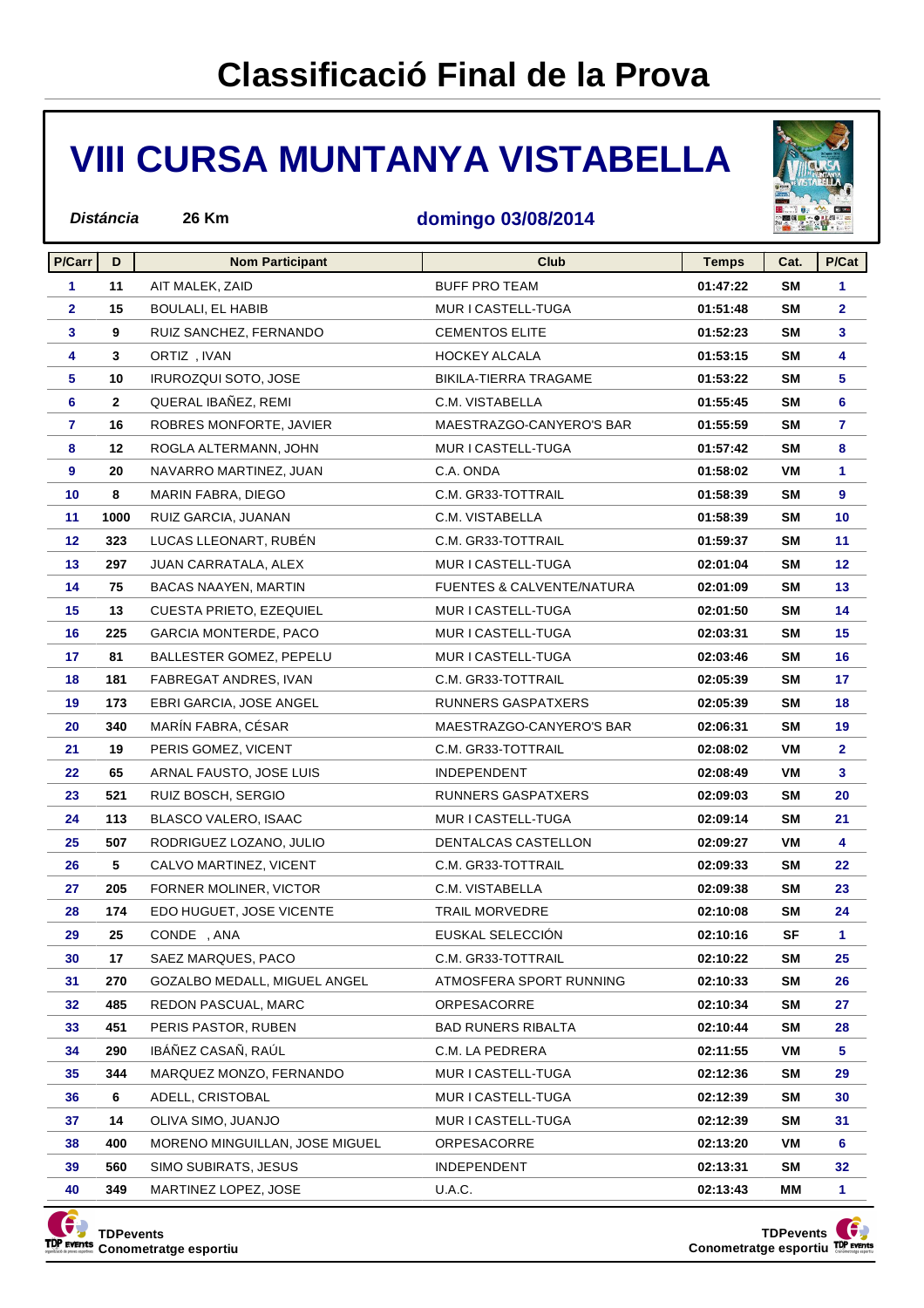| 41 | 347 | MARTINEZ BENEDICTO, JERONIMO     | C.M. GR33-TOTTRAIL                  | 02:14:11 | VM        | 7               |
|----|-----|----------------------------------|-------------------------------------|----------|-----------|-----------------|
| 42 | 227 | GARCIA PACHES, CARLOS            | KM VERTICAL CASTELLON               | 02:14:22 | SM        | 33              |
| 43 | 78  | BAGAN PLANELLES, JOSE RAMON      | C.A. NOULAS                         | 02:15:01 | ΜМ        | $\mathbf{2}$    |
| 44 | 101 | BELTRÁN GONDOMAR, VICENT         | MAESTRAZGO-CANYERO'S BAR            | 02:15:08 | VM        | 8               |
| 45 | 334 | MARCO MOLÉS, ADOLF               | C.E.M. ALQUERIES RUNINNG            | 02:15:20 | SM        | 34              |
| 46 | 459 | PIQUERES PETITE, PAQUITO         | <b>INDEPENDENT</b>                  | 02:15:35 | SM        | 35              |
| 47 | 1   | PEÑARROCHA ALOS, LOLA            | C.M. GR33-TOTTRAIL                  | 02:15:40 | SF        | $\mathbf{2}$    |
| 48 | 236 | GARGALLO GUAL, ELADI             | C.M. VISTABELLA                     | 02:15:51 | SM        | 36              |
| 49 | 59  | ANDREU VILAR, DANIEL             | C.E.M. ALQUERIES RUNINNG            | 02:16:44 | <b>SM</b> | 37              |
| 50 | 398 | MORENO DOMINGUEZ, CARLOS         | <b>CRONOS RUN</b>                   | 02:17:59 | VM        | 9               |
| 51 | 86  | BARREDA QUEROL, ESTEFANIA        | MAESTRAZGO-CANYERO'S BAR            | 02:18:12 | SF        | 3               |
| 52 | 135 | CARCELEN BELTRAN, JUAN CARLOS    | MUR I CASTELL-TUGA                  | 02:18:27 | VM        | 10              |
| 53 | 217 | <b>GARCIA GARCIA, RAMON</b>      | MUR I CASTELL-TUGA                  | 02:18:31 | SM        | 38              |
| 54 | 579 | TENA MALLÉN, TOMÁS               | MAESTRAZGO-CANYERO'S BAR            | 02:18:42 | VM        | 11              |
| 55 | 222 | <b>GARCIA MARTIN, CARLOS</b>     | KM VERTICAL CASTELLON               | 02:18:45 | SM        | 39              |
| 56 | 220 | <b>GARCIA GARCIA, MANOLO</b>     | C.E.M. ALQUERIES RUNINNG            | 02:19:14 | SM        | 40              |
| 57 | 29  | ADELL SOSPEDRA, CARLOS           | TRIVICITEAM                         | 02:19:15 | SM        | 41              |
| 58 | 197 | FERRER SIMÓ, DAVID               | <b>MISJUEVES</b>                    | 02:19:17 | SM        | 42              |
| 59 | 275 | GUAL GALLEN, JUAN CARLOS         | C.M. VISTABELLA                     | 02:19:19 | SM        | 43              |
| 60 | 625 | PEREZ CARDA, HECTOR              | <b>INDEPENDENT</b>                  | 02:19:23 | VM        | 12 <sub>2</sub> |
| 61 | 22  | MARTINEZ RODRIGUEZ, RAQUEL       | MUR I CASTELL-TUGA                  | 02:19:29 | SF        | 4               |
| 62 | 379 | MOLINER HOYOS, IVAN              | C.M. LA PEDRERA                     | 02:19:34 | SM        | 44              |
| 63 | 452 | PERIS RAMOS, CARLES              | C.E.M. ALQUERIES RUNINNG            | 02:19:43 | SM        | 45              |
| 64 | 595 | TORRES PALAU, MANUEL DAVID       | C.E.M. ALQUERIES RUNINNG            | 02:20:08 | SM        | 46              |
| 65 | 283 | GUIMERA VILA, DAVID              | <b>ORPESACORRE</b>                  | 02:20:38 | SM        | 47              |
| 66 | 138 | CASANOVA MONFORT, JAIME          | RUNNING VILAFRANCA                  | 02:20:51 | SM        | 48              |
| 67 | 462 | PITARCH BELLES, FERNANDO         | RUNNING CULLA                       | 02:20:52 | VM        | 13              |
| 68 | 91  | <b>BATET VILAR, CESAR</b>        | ATMOSFERA SPORT RUNNING             | 02:21:01 | VM        | 14              |
| 69 | 201 | FIGUEIRA GARCIA, PABLO           | 42YPICO                             | 02:21:14 | SM        | 49              |
| 70 | 237 | GARGALLO GUAL, LOREN             | MAESTRAZGO-CANYERO'S BAR            | 02:21:22 | SM        | 50              |
| 71 | 109 | BERNAD BLASCO, ISRAEL            | IN BIKE                             | 02:21:29 | VM        | 15              |
| 72 | 490 | RENAU GOMEZ, AGUSTIN             | CARAGOL                             | 02:21:37 | SM        | 51              |
| 73 | 486 | REDON QUIXAL, OCTAVIO            | ORPESACORRE                         | 02:21:47 | МM        | 3               |
| 74 | 552 | SAURA FERRERES, ARTURO           | KM VERTICAL CASTELLON               | 02:21:50 | SM        | 52              |
| 75 | 103 | BENAGES GALLEN, JESUS            | ATMOSFERA SPORT RUNNING             | 02:22:30 | MМ        | 4               |
| 76 | 7   | RECATALA VERA, RAMON             | MUR I CASTELL-TUGA                  | 02:22:33 | SM        | 53              |
| 77 | 622 | ZARAGOZA GARCIA, JOSE AMABLE     | C.M. DESERT AMUNT                   | 02:22:35 | VM        | 16              |
| 78 | 46  | ALEDO ROMERA, RAMON              | <b>CXB TRAIL RUNNING</b>            | 02:22:40 | SM        | 54              |
| 79 | 27  | ADELANTADO FERRANDO, VICENTE     | <b>BENICASSIM RUNNERS</b>           | 02:23:09 | SM        | 55              |
| 80 | 303 | JULIAN SALES, JOSE               | ATMOSFERA SPORT RUNNING             | 02:24:03 | SM        | 56              |
| 81 | 198 | FERRERES EDO, ALFONSO            | LES COVES                           | 02:24:08 | SM        | 57              |
| 82 | 306 | LARA BALAGUER, DAVID             | KM VERTICAL CASTELLON               | 02:24:09 | SM        | 58              |
| 83 | 125 | CALVO MARTINEZ DE GUEREÑU, ARITZ | 42195.ES                            | 02:24:39 | SM        | 59              |
| 84 | 416 | OBRERO CATALAN, DIEGO            | C.M. VISTABELLA                     | 02:24:58 | SM        | 60              |
| 85 | 238 | GARI TORRENT, CARLOS             | PEAK RUNNERS<br>C.M. PUERTOMINGALVO | 02:25:01 | SM        | 61              |
| 86 | 412 | NEVOT GIL, CARLOS                |                                     | 02:25:14 | SM        | 62              |
| 87 | 33  | AGUT ESCRIG, JULEN               | PERSENDA                            | 02:25:17 | SM        | 63              |



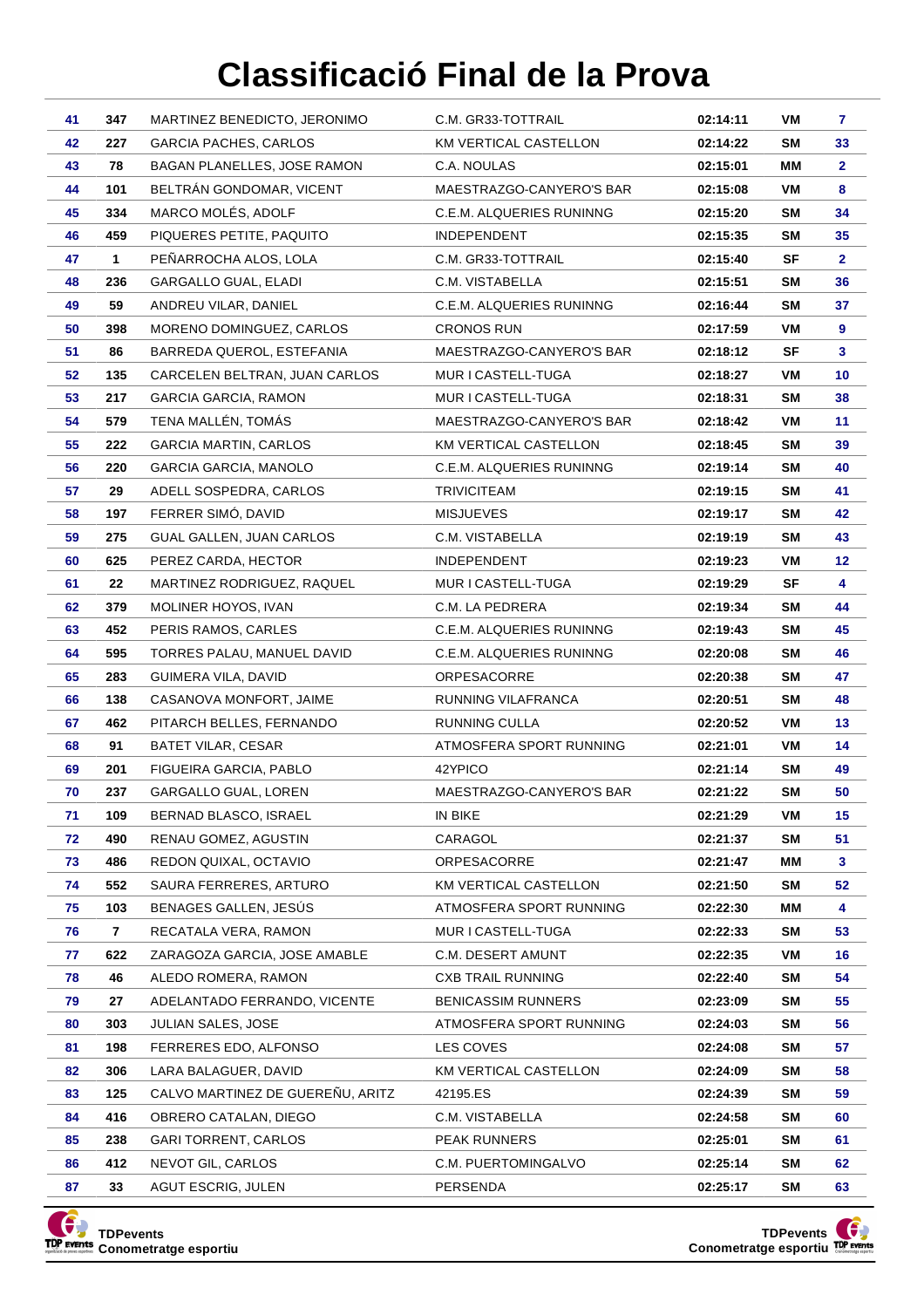| 88         | 598        | TRAVER VIDAL, SANTI                                   | AMICS DE LA MUNTANYA                           | 02:25:18             | SM        | 64          |
|------------|------------|-------------------------------------------------------|------------------------------------------------|----------------------|-----------|-------------|
| 89         | 449        | PERIS CORREA, NACHO                                   | RICARDO PERIS S.L.                             | 02:25:20             | SM        | 65          |
| 90         | 51         | ALFARA FIBLA, JUAN ANTONIO                            | C.M. GR33-TOTTRAIL                             | 02:25:42             | SM        | 66          |
| 91         | 616        | VILA PIERA, SERGIO                                    | C.D. NEVER STOP RUNNING                        | 02:25:47             | VM        | 17          |
| 92         | 540        | Sanchez Elena, NACHO                                  | MERIDIANO 0                                    | 02:26:27             | <b>SM</b> | 67          |
| 93         | 345        | MARTINEZ ARASIL, JOSE                                 | <b>INDEPENDENT</b>                             | 02:26:52             | SM        | 68          |
| 94         | 338        | MARCO SORIANO, JOSE                                   | <b>INDEPENDENT</b>                             | 02:26:58             | SM        | 69          |
| 95         | 89         | <b>BARTOLL RIBES, PEPE</b>                            | ATMOSFERA SPORT RUNNING                        | 02:27:03             | SM        | 70          |
| 96         | 592        | TORNER MEDALL, ALBERTO                                | C.M. VILAFAMES                                 | 02:27:09             | <b>SM</b> | 71          |
| 97         | 293        | JARQUE BOTELLA, JUAN                                  | INDEPENDENT                                    | 02:27:10             | ΜМ        | 5           |
| 98         | 271        | GOZALBO PEREZ, SAUL                                   | URA NAGUE                                      | 02:27:17             | SM        | 72          |
| 99         | 216        | GARCIA GARCIA, JUAN MANUEL                            | <b>INDEPENDENT</b>                             | 02:27:19             | VM        | 18          |
| 100        | 453        | PERIS SANAHUJA, CARLOS                                | C.M. VILAFAMES                                 | 02:27:41             | SM        | 73          |
| 101        | 335        | MARCO SANCHIS, ANTONIO                                | <b>INDEPENDENT</b>                             | 02:27:46             | SM        | 74          |
| 102        | 333        | MARCO, ISABEL                                         | <b>GRAO RUNNERS</b>                            | 02:27:57             | VF        | $\mathbf 1$ |
| 103        | 153        | COLOMER ALCÓN, FERNANDO                               | MAESTRAZGO-CANYERO'S BAR                       | 02:28:10             | <b>SM</b> | 75          |
| 104        | 304        | LABRADOR, MIGUEL                                      | CAFE ANGEL                                     | 02:28:43             | <b>SM</b> | 76          |
| 105        | 191        | FERNANDEZ VEGA, RAMIRO JOSE                           | 42YPICO                                        | 02:28:50             | SM        | 77          |
| 106        | 455        | PINAR GOMEZ, MANUEL                                   | C.M. LAPEDRERA                                 | 02:29:02             | SM        | 78          |
| 107        | 261        | GOMEZ PARADIS, EDU                                    | C.A ALMENARA                                   | 02:29:40             | VM        | 19          |
| 108        | 258        | GOMEZ FUENTES, CRISTIAN                               | ATMOSFERA SPORT RUNNING                        | 02:29:41             | SM        | 79          |
| 109        | 124        | CACHINERO BRAVO, ALBERTO                              | INDEPENDENT                                    | 02:30:03             | SM        | 80          |
| 110        | 72         | ARTERO CARBO, HECTOR                                  | MERIDIANO 0 - ALVARO MACARIO F                 | 02:30:03             | <b>SM</b> | 81          |
| 111        | 183        | FALCO CASANOVA, JOSE RAMON                            | RUNING VILAFRANCA                              | 02:30:30             | VM        | 20          |
| 112        | 476        | PRIMO MARTORELL, FRANCISCO                            | SAMTRAIL                                       | 02:30:36             | SM        | 82          |
| 113        | 256        | GODINO MOLINA, DAVID                                  | C.M. DESSERT AMUNT                             | 02:31:14             | <b>SM</b> | 83          |
| 114        | 215        | GARCIA DIAZ, SERGIO                                   | ATMOSFERA SPORT RUNNING                        | 02:31:20             | <b>SM</b> | 84          |
| 115        | 353        | MARTINEZ RAMOS, OSCAR                                 | <b>CAMISETAS ERREQUEERRE</b>                   | 02:31:40             | VM        | 21          |
| 116        | 573        | SOTO FORTUÑO, ESTEBAN                                 | IN BIKE                                        | 02:32:11             | VM        | 22          |
| 117        | 499        | RIPOLLÉS MESTRE, CARLOS                               | MAESTRAZGO-CANYERO'S BAR                       | 02:32:25             | SM        | 85          |
| 118        | 474        | PRADAS SAURA, RUBEN                                   | C.M. VILANOVA                                  | 02:32:49             | VM        | 23          |
| 119        | 466        | PLANELLES MUÑOZ, ALFONSO                              | <b>CLINICA GRANELL</b>                         | 02:32:50             | SM        | 86          |
| 120        | 575        | TAUS MUÑOZ, JOSE MIGUEL                               | SEX EQUIP ONDA                                 | 02:32:53             | VM        | 24          |
| 121        | 160        | CUMBA COLOMA, DANI                                    | INDEPENDENT                                    | 02:33:10             | SM        | 87          |
| 122        | 544        | SANCHEZ POZO, ALEX                                    | TRESDETRAIL                                    | 02:33:11             | SM        | 88          |
| 123        | 525        | RULL ALABAU, ANTONIO                                  | ORPESACORRE                                    | 02:33:17             | SM        | 89          |
| 124        | 530        | SALES RIPOLL, JULIO MANUEL                            | <b>GRUP MONTAÑA CATI</b><br>C.M. GR33-TOTTRAIL | 02:33:19             | VM        | 25          |
| 125        | 128        | CANO GONZALEZ, RUBÉN                                  |                                                | 02:33:25             | SM        | 90          |
| 126        | 463        | PLA MARTINEZ, TONI                                    | C.E.M. ALQUERIES RUNINNG                       | 02:33:29             | VM        | 26          |
| 127        | 212        | GARCIA CANO, JOSE ANTONIO                             | AMICS DEL CLOT                                 | 02:33:42             | VM        | 27          |
| 128<br>129 | 50         | ALFANJARIN PEÑA, SERGIO<br>PEREZ BLANCO, MIGUEL ANGEL | RUNNING MORO                                   | 02:33:46             | SM<br>VM  | 91<br>28    |
| 130        | 439<br>574 | TARIN IBAÑEZ, OSCAR                                   | <b>INDEPENDENT</b><br>INDEPENDENT              | 02:33:51<br>02:34:13 | SM        | 92          |
| 131        | 363        | MESADO ORTIZ, EVA                                     | C.M. DESERT AMUNT                              | 02:34:38             | SF        | 5           |
| 132        | 417        | OLIVER LLIBEROS, VICENTE MIGUEL                       | <b>RUNNING MORO</b>                            | 02:34:52             | VM        | 29          |
| 133        | 471        | PORCAR VIDAL, RAFAEL                                  | LES COVES                                      | 02:35:28             | MМ        | 6           |
| 134        | 178        | ESPIN RAMOS, ALEXIS                                   | C.M. LA PEDRERA                                | 02:35:47             | VM        | 30          |
|            |            |                                                       |                                                |                      |           |             |



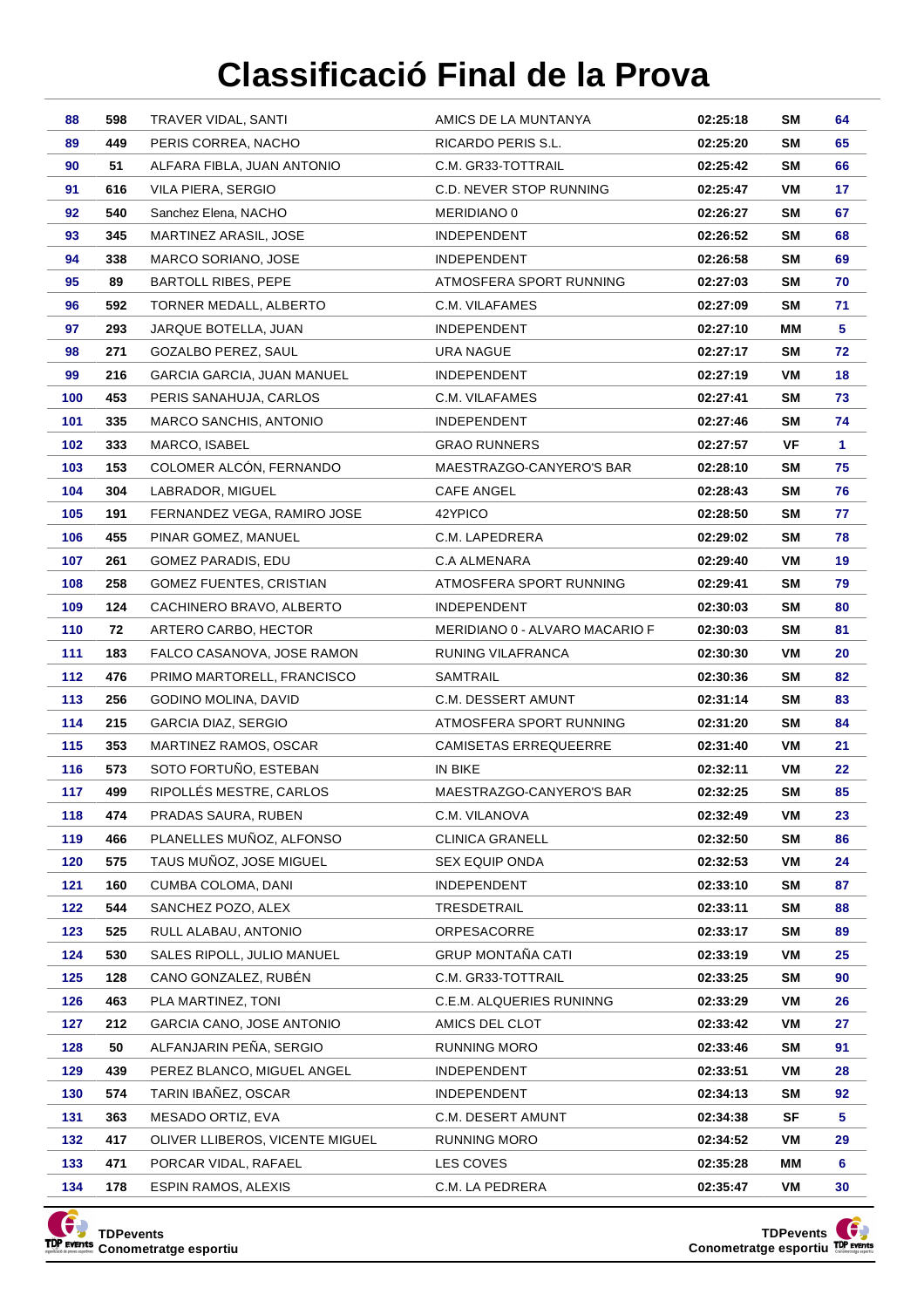| 135        | 26         | ABARCA FALGAS, JOSE                              | <b>CORRIOL X-TREM</b>                  | 02:36:28             | VM        | 31           |
|------------|------------|--------------------------------------------------|----------------------------------------|----------------------|-----------|--------------|
| 136        | 71         | ARRASTRARIA LLUCH, XAVI                          | GR7ESUS                                | 02:37:20             | SΜ        | 93           |
| 137        | 161        | DAUDEN MASIA, DAMIAN                             | A.M. EL TURMELL                        | 02:37:20             | SM        | 94           |
| 138        | 553        | SAURA TRAVER, ERNESTO                            | <b>INDEPENDENT</b>                     | 02:37:25             | SM        | 95           |
| 139        | 60         | ANTONI RODRIGUEZ, MANOLO                         | CARAJILLOS RUNNING                     | 02:37:34             | SM        | 96           |
| 140        | 218        | <b>GARCIA GARCIA, RUBEN</b>                      | C.E.M. ALQUERIES RUNINNG               | 02:37:37             | SM        | 97           |
| 141        | 214        | <b>GARCIA CLARES, JOSE MIGUEL</b>                | TRT BENICASIM                          | 02:37:43             | SM        | 98           |
| 142        | 134        | CARBONELL SANCHIS, RICARDO                       | C.M. VISTABELLA                        | 02:37:43             | SM        | 99           |
| 143        | 495        | REULA LLOPIS, JOSE LUIS                          | RUNNING CABANES                        | 02:37:48             | MМ        | 7            |
| 144        | 610        | <b>VICENT SIFRE, DAVID</b>                       | ALQUERIES RUNNING                      | 02:37:50             | SM        | 100          |
| 145        | 223        | GARCIA MONFORT, MARC                             | <b>INDEPENDENT</b>                     | 02:37:59             | VM        | 32           |
| 146        | 479        | RADA, CLARA                                      | ATLETISME ALMENARA                     | 02:38:06             | SF        | 6            |
| 147        | 450        | PERIS NUÑEZ, ALEX                                | C.A.CORRELIANA                         | 02:38:11             | SM        | 101          |
| 148        | 166        | DELICADO PONCE, CARLITOS                         | SOM PASSATGE                           | 02:38:16             | SM        | 102          |
| 149        | 428        | PALLARES MORATALLA, VICENTE JOSE                 | RUNNING MORO                           | 02:38:21             | VM        | 33           |
| 150        | 210        | <b>GARCIA ALCON, TONI</b>                        | C.E.M. ALQUERIES RUNINNG               | 02:38:45             | VM        | 34           |
| 151        | 93         | BELLES BELLES, EVA                               | C.M. AT-ZENET                          | 02:38:56             | VF        | $\mathbf{2}$ |
| 152        | 343        | MARMANEU BAU, SERGIO                             | M.I.M                                  | 02:38:57             | VM        | 35           |
| 153        | 244        | GIL SANCHEZ, MANUEL                              | NEWRUNNERS-GILFA                       | 02:39:09             | <b>SM</b> | 103          |
| 154        | 269        | GOZALBO FERRER, AGUSTIN                          | C.A. ONDA                              | 02:39:33             | MМ        | 8            |
| 155        | 590        | TOMASETI COSTA, ANDRES                           | C.A. ONDA                              | 02:39:34             | VM        | 36           |
| 156        | 527        | SAEZ BRU, VICTOR                                 | <b>INDEPENDANCE</b>                    | 02:39:37             | SM        | 104          |
| 157        | 111        | BISBAL MOLINA, JUAN JOSE                         | <b>INDEPENDENT</b>                     | 02:39:40             | VM        | 37           |
| 158        | 329        | MACIAS MUÑOZ, VICTOR                             | INDEPENDENT                            | 02:39:58             | <b>SM</b> | 105          |
| 159        | 307        | LASHERAS MONTEAGUDO, RAUL                        | <b>INDEPENDENT</b>                     | 02:40:11             | VM        | 38           |
| 160        | 415        | OBRERO CATALAN, MARIA                            | C.M. VISTABELLA                        | 02:40:15             | SF        | 7            |
| 161        | 55         | AMELA MELIÀ, RAUL                                | C.M. VISTABELLA                        | 02:40:16             | <b>SM</b> | 106          |
| 162        | 295        | JOVANI, MARC                                     | A.M. EL TURMELL                        | 02:40:49             | <b>SM</b> | 107          |
| 163        | 119        | BREVA MORTE, KIKO                                | C.M. VISTABELLA                        | 02:40:50             | SM        | 108          |
| 164        | 317        | LLORENS OCHANDO, FERNANDO                        | ORPESACORRE                            | 02:40:56             | VM        | 39           |
| 165        | 24         | CHAVELI PERIS, ALICIA                            | C.D. NEVER STOP RUNNING                | 02:41:09             | <b>SF</b> | 8            |
| 166        | 448        | PERIS CANUT, SERGIO -CHECHU-                     | <b>CORREMON TRAIL</b>                  | 02:41:09             | SM        | 109          |
| 167<br>168 | 543<br>482 | SANCHEZ NAVARRO, JAVIER<br>RAMOS FABREGAT, PABLO | TRAIL CER LA SENIA<br>NEWRUNNERS-GILFA | 02:41:11<br>02:41:12 | SM<br>SM  | 110<br>111   |
| 169        | 509        | ROMERO GARCIA, JAIME                             | <b>INDEPENDENT</b>                     | 02:41:48             | SM        | 112          |
| 170        | 232        | <b>GARCIA THIERFELDT, MARIO</b>                  | <b>SKYLIMITS</b>                       | 02:41:55             | MМ        | 9            |
| 171        | 356        | MAS FABRA, ANTONIO                               | BOTANA TEAM                            | 02:41:57             | SM        | 113          |
| 172        | 57         | BERNAT SERVENT, JAUMET                           | MAESTRAZGO-CANYERO'S BAR               | 02:42:01             | VM        | 40           |
| 173        | 597        | TRAVER CUCALA, MARI CARMEN                       | RUNNERS GASPATXERS                     | 02:42:06             | SF        | 9            |
| 174        | 209        | GARBI ESTEBAN, SERGIO                            | MORTS DE FAM                           | 02:42:30             | SM        | 114          |
| 175        | 328        | MACIAN MORRO, VICENTE                            | <b>CAFE VOLTAIRE</b>                   | 02:42:31             | SM        | 115          |
| 176        | 142        | CELADES APARICI, SERGIO                          | <b>INDEPENDENT</b>                     | 02:43:09             | SM        | 116          |
| 177        | 372        | MIRALLES MARTIN, EDUARDO                         | <b>INDEPENDENT</b>                     | 02:43:09             | SM        | 117          |
| 178        | 184        | FALCO GIL, JUAN JOSE                             | RUNNING VILAFRANCA                     | 02:43:26             | VM        | 41           |
| 179        | 164        | DE PEDRO, MANUEL                                 | C.M. VILAFAMES                         | 02:43:34             | SM        | 118          |
| 180        | 165        | DE PEDRO IGNACIO, OSCAR                          | EVASION RUNNING                        | 02:43:35             | SM        | 119          |
| 181        | 77         | BADAL TENA, FRANCISCO JAVIER                     | <b>ROSILDOS</b>                        | 02:43:36             | VM        | 42           |
|            |            |                                                  |                                        |                      |           |              |



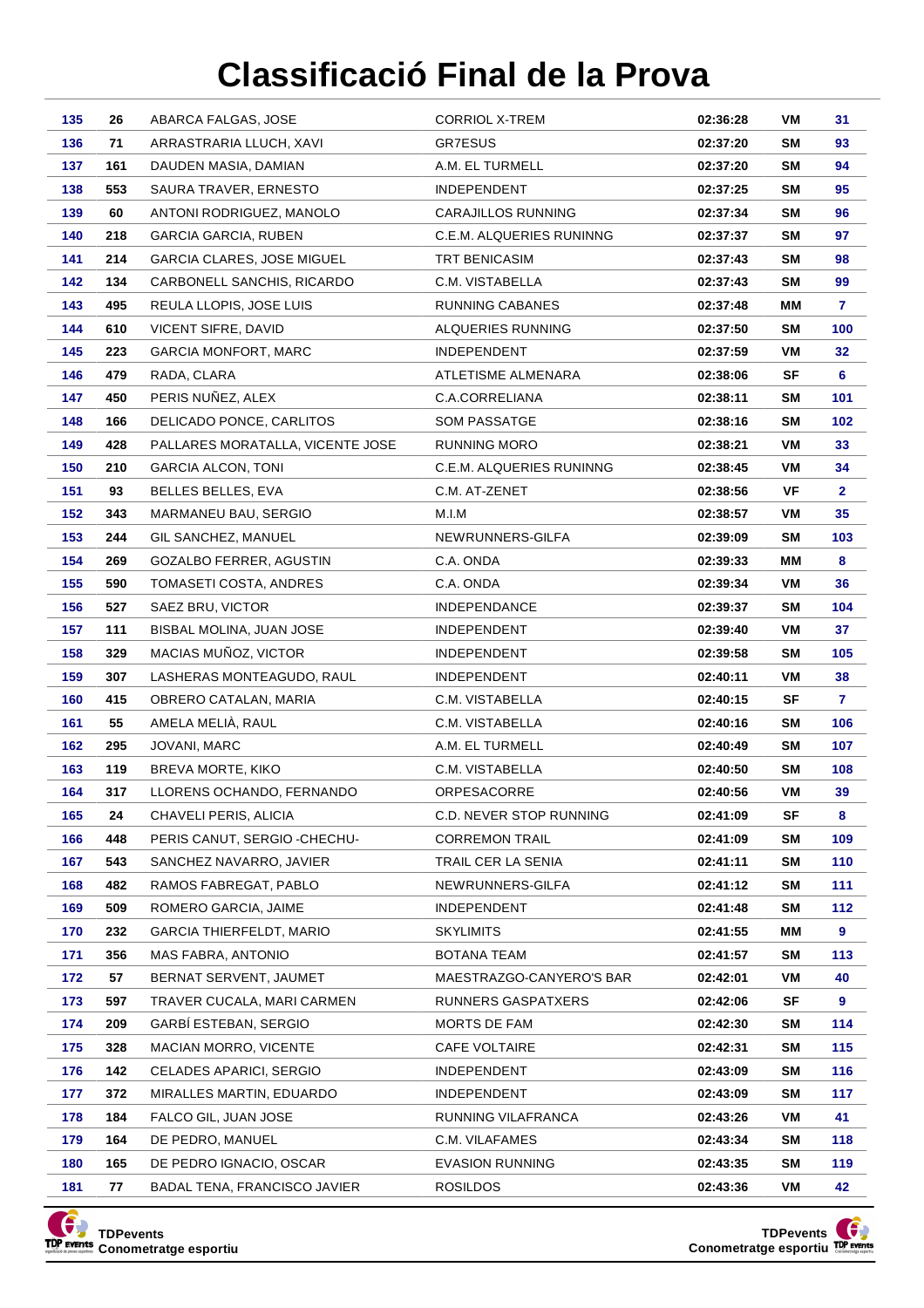| 182        | 405        | MUNERA DIAZ, XAVI                              | <b>SKYLIMITS</b>                                     | 02:43:51             | SM        | 120             |
|------------|------------|------------------------------------------------|------------------------------------------------------|----------------------|-----------|-----------------|
| 183        | 492        | RENAU SANCHEZ, LORENA                          | <b>SKYLIMITS</b>                                     | 02:43:52             | <b>SF</b> | 10              |
| 184        | 458        | PIQUERAS SALAZAR, IGNACIO                      | C.M. VISTABELLA                                      | 02:43:53             | VM        | 43              |
| 185        | 305        | LAFARGA NAVARRO, MIGUEL ANGEL                  | OUTDOOR NATURA MONCADA                               | 02:43:57             | <b>SM</b> | 121             |
| 186        | 40         | ALBERICH MELIA, RUBEN                          | SABADO SABADETE                                      | 02:44:05             | VM        | 44              |
| 187        | 112        | BLANCO ZARAGOZA, RUBEN                         | SABADO SABADETE                                      | 02:44:07             | SΜ        | 122             |
| 188        | 94         | BELLÉS MATEU, ELISEU                           | INDEPENDENT                                          | 02:44:08             | ΜМ        | 10              |
| 189        | 378        | MIRO JUAN, DAVID                               | <b>INDEPENDENT</b>                                   | 02:44:10             | <b>SM</b> | 123             |
| 190        | 87         | BARTOLL CERISUELO, MANUEL                      | <b>FOTO FUTUR VILA-REAL</b>                          | 02:44:13             | ΜМ        | 11              |
| 191        | 310        | LAZARO CORTES, IVAN                            | TRAIL CER LA SENIA                                   | 02:44:23             | <b>SM</b> | 124             |
| 192        | 251        | GIMENO MATARREDONA, JAVIER                     | MERIDIANO 0                                          | 02:44:30             | VM        | 45              |
| 193        | 82         | BAQUERO BEDRINA, PEDRO                         | C.E.M. ALQUERIES RUNINNG                             | 02:44:31             | <b>SM</b> | 125             |
| 194        | 510        | ROMERO SALVA, PEPE                             | <b>INDEPENDENT</b>                                   | 02:44:37             | VM        | 46              |
| 195        | 404        | MUNDINA GIL, SONIA                             | C.M. GR33-TOTTRAIL                                   | 02:45:13             | SF        | 11              |
| 196        | 58         | ANDREU GRANELL, CRISTIAN                       | RUNNING MORO                                         | 02:45:14             | <b>SM</b> | 126             |
| 197        | 130        | CAPELLA GONZALEZ, ADRIAN                       | <b>INDEPENDENT</b>                                   | 02:45:29             | <b>SM</b> | 127             |
| 198        | 535        | SALVADOR PÉREZ, MIGUEL ÁNGEL                   | <b>PEAK RUNNERS</b>                                  | 02:45:38             | VM        | 47              |
| 199        | 199        | FERRUS SIMO, JOSE LUIS                         | CORRIOL X-TREM                                       | 02:45:44             | <b>SM</b> | 128             |
| 200        | 435        | PELLICER LLOPIS, ENRIC                         | <b>CORRIOL X-TREM</b>                                | 02:45:44             | <b>SM</b> | 129             |
| 201        | 23         | ESCURIOLA REULA, SONIA                         | C.M. GR33-TOTTRAIL                                   | 02:45:47             | SF        | 12 <sub>2</sub> |
| 202        | 4          | SOS MELIA, SILVIA                              | C.M. GR33-TOTTRAIL                                   | 02:45:48             | SF        | 13 <sub>1</sub> |
| 203        | 571        | SORRIBES MARTINEZ, MARCOS                      | C.M. GR33-TOTTRAIL                                   | 02:45:48             | <b>SM</b> | 130             |
| 204        | 38         | ALBELLA BELLES, JOAQUIN                        | KM VERTICAL CASTELLON                                | 02:45:48             | <b>SM</b> | 131             |
| 205        | 357        | MASIP VICENTE, JORDI                           | C.M. LA PEDRERA                                      | 02:45:48             | SΜ        | 132             |
| 206        | 316        | LLORENS MONTAÑES, VICENTE                      | <b>EVASION RUNNING</b>                               | 02:45:53             | ΜМ        | 12 <sub>2</sub> |
| 207        | 538        | SANAHUJA GARCIA, RAFAEL                        | KM VERTICAL CASTELLON                                | 02:45:54             | VM        | 48              |
| 208        | 182        | FABREGAT LLOPIS, VICENTE                       | M.I.M                                                | 02:46:12             | МM        | 13              |
| 209        | 407        | MUÑOZ MORCILLO, ANTONIO                        | C.M. LA PEDRERA                                      | 02:46:13             | <b>SM</b> | 133             |
| 210        | 376        | MIRAVET MIRALLES, DIEGO                        | RUNNING CULLA                                        | 02:46:18             | <b>SM</b> | 134             |
| 211        | 99         | BELTRAN DEALBERT, DIEGO                        | <b>INDEPENDENT</b>                                   | 02:46:25             | SΜ        | 135             |
| 212        | 285<br>395 | GUINOT VICIANO, JAVIER<br>MORALES GALI, MANUEL | <b>BENICASSIM RUNNERS</b><br>ATMOSFERA SPORT RUNNING | 02:46:27             | ΜМ        | 14              |
| 213<br>214 | 70         | ARQUES MARQUEZ, JOSE ANTONIO                   | <b>BAD RUNNERS RIBALTA</b>                           | 02:46:37<br>02:47:00 | SM<br>VM  | 136<br>49       |
| 215        | 257        | GODOY GOMEZ, MANUEL ANTONIO                    | KIKE MORET RUNNING                                   | 02:48:15             | SM        | 137             |
| 216        | 246        | GIMENEZ FUENTES, IGNACIO                       | <b>INDEPENDENT</b>                                   | 02:48:37             | SM        | 138             |
| 217        | 484        | RECATALA VIVES, JOSE MARIA                     | C.A. VALL D' UIX                                     | 02:48:40             | VM        | 50              |
| 218        | 436        | PEÑALVER MARTÍNEZ, NACHO                       | CORRELIANA                                           | 02:48:44             | SM        | 139             |
| 219        | 609        | VICENT BOIX, FERNANDO                          | C.M. VILAFAMES                                       | 02:48:45             | SM        | 140             |
| 220        | 240        | GASCON ESCRIG, RUBEN                           | IN BIKE                                              | 02:48:46             | VM        | 51              |
| 221        | 284        | GUINEA PLANELLES, ALBERTO                      | M.I.M.                                               | 02:48:49             | VM        | 52              |
| 222        | 84         | BARRACHINA BARREDA, DAVID                      | LA CERVEZA ES ALEGRIA                                | 02:48:50             | VM        | 53              |
| 223        | 229        | GARCIA PUCHOL, JUANJO                          | TORRETES TEAM                                        | 02:48:51             | SM        | 141             |
| 224        | 117        | BOSCH APARICI, EDUARDO                         | SABADO SABADETE                                      | 02:48:53             | SM        | 142             |
| 225        | 28         | ADELL SEGARRA, JOSE VTE                        | C.M. DESNIVELL                                       | 02:48:57             | SM        | 143             |
| 226        | 114        | BOIX, FRANSEC                                  | <b>MISJUEVES</b>                                     | 02:49:08             | SM        | 144             |
| 227        | 401        | MOROS VILAR, SANTI                             | ARTANA AMUN I AVALL                                  | 02:49:15             | SM        | 145             |
| 228        | 289        | HUILLERY, JEAN NOEL                            | M.I.M                                                | 02:49:36             | VM        | 54              |
|            |            |                                                |                                                      |                      |           |                 |



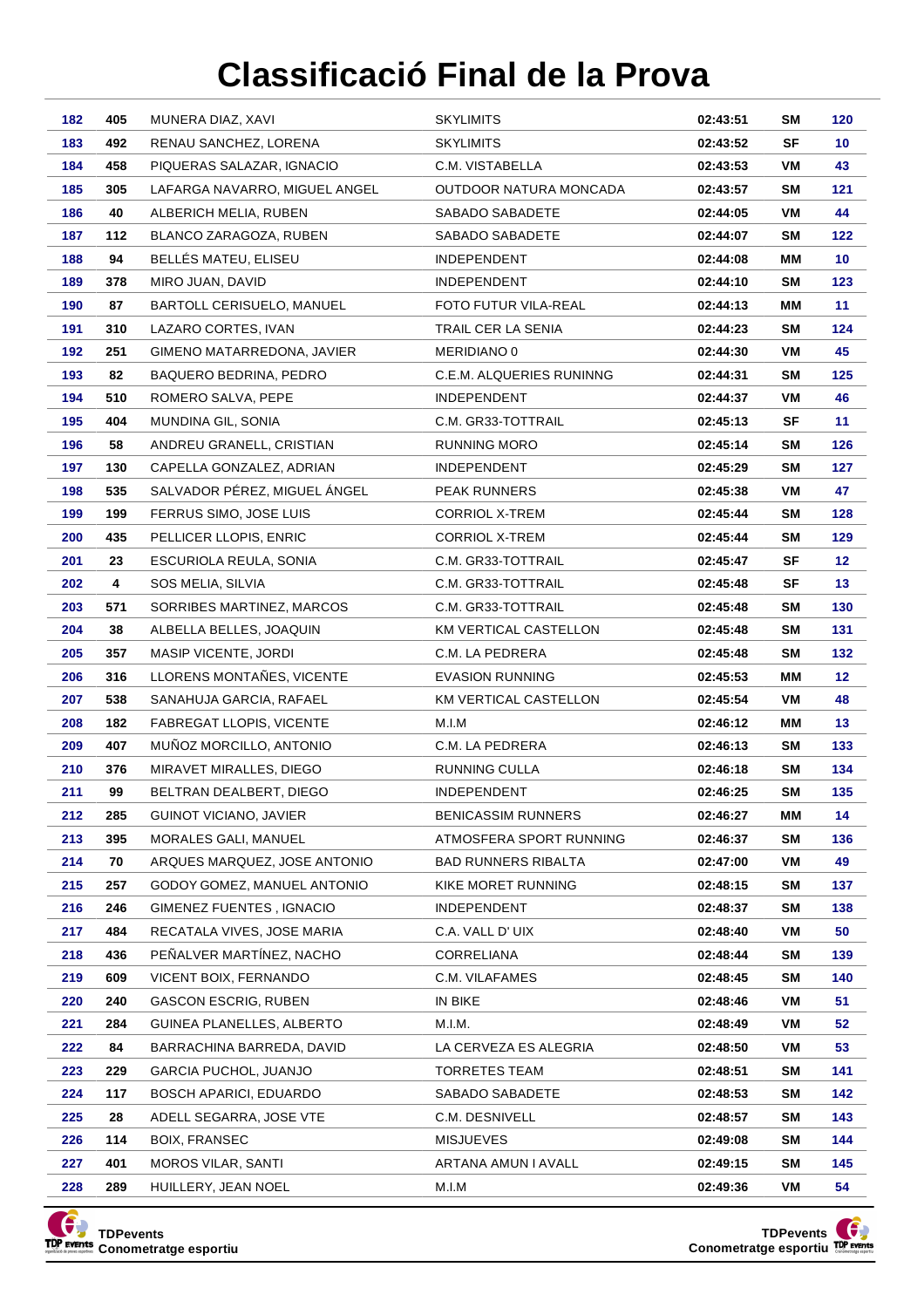| 229        | 523       | RUIZ NOVA, SANTI                                | <b>ENTEP TRAIL RUNNING</b>          | 02:49:40             | SM              | 146             |
|------------|-----------|-------------------------------------------------|-------------------------------------|----------------------|-----------------|-----------------|
| 230        | 278       | GUAL MONDRAGÓN, EVA                             | <b>ENTEP TRAIL RUNNING</b>          | 02:49:40             | <b>SF</b>       | 14              |
| 231        | 204       | FORCADA GALLEN, EFREN                           | M.I.M                               | 02:49:42             | VM              | 55              |
| 232        | 39        | ALBELLA MEZQUITA, OSCAR                         | FOTO FUTUR VILA-REAL                | 02:49:43             | VM              | 56              |
| 233        | 581       | TENA SALVADOR, MIGUEL                           | C.M. VISTABELLA                     | 02:49:45             | SΜ              | 147             |
| 234        | 477       | PUCHOL TORNER, FRANCISCO                        | <b>RUNNING MORO</b>                 | 02:49:47             | SΜ              | 148             |
| 235        | 200       | FIBLA REVERTER, HERMINI                         | A.E. ALCANAR                        | 02:50:05             | VM              | 57              |
| 236        | 614       | VIDAL PERAIRE, SERGIO                           | RUNINNG CULLA                       | 02:50:21             | <b>SM</b>       | 149             |
| 237        | 366       | MILIAN BIEL, SUSANA                             | INDEPENDENT                         | 02:50:42             | VF              | 3               |
| 238        | 69        | ARNAU TENA, JUANAN                              | <b>INDEPENDENT</b>                  | 02:50:42             | VM              | 58              |
| 239        | 421       | ORTIZ PORCAR, DAVID                             | SABADO SABADETE                     | 02:50:48             | VM              | 59              |
| 240        | 370       | MIRALLES GASCH, JORGE                           | SABADO SABADETE                     | 02:50:48             | VM              | 60              |
| 241        | 169       | DOLZ BELTRÁN, CARLOS                            | AMICS DE LA MUNTANYA                | 02:51:08             | <b>SM</b>       | 150             |
| 242        | 489       | RENAU CLAUSELL, VICENTE                         | C.E.M. ALQUERIES RUNINNG            | 02:51:35             | <b>SM</b>       | 151             |
| 243        | 321       | LORA JURADO, JUAN JESÚS                         | <b>KUARENTONES</b>                  | 02:52:12             | VM              | 61              |
| 244        | 467       | POLES VALLES, RAUL                              | C.M. AT-ZENET                       | 02:52:15             | VM              | 62              |
| 245        | 414       | NÚÑEZ LOPEZ, FRANCISCO                          | M.I.M                               | 02:52:15             | VM              | 63              |
| 246        | 235       | GARGALLO GARCIA, CLISERIO                       | CARAJILLOS RUNNING                  | 02:52:17             | <b>SM</b>       | 152             |
| 247        | 468       | POLO MASCAROS, SERGIO                           | <b>INDEPENDENT</b>                  | 02:52:18             | <b>SM</b>       | 153             |
| 248        | 193       | FERRER, JOSE                                    | SOCIETAT ALZIRENYA DE MONTANYA      | 02:52:25             | VM              | 64              |
| 249        | 158       | CORTES CASAÑA, FRANCISCO JAVIER                 | <b>INDEPENDENT</b>                  | 02:52:38             | VM              | 65              |
| 250        | 537       | SAN MATEO TRILLES, QUICO                        | <b>BAD RUNNERS RIBALTA</b>          | 02:52:38             | SΜ              | 154             |
| 251        | 364       | MARTINEZ BAUSA, SERGIO                          | C.M. LA PEDRERA                     | 02:52:42             | <b>SM</b>       | 155             |
| 252        | 629       | VALERO BARRACHINA, SERGIO                       | C.M. LA PEDRERA                     | 02:52:43             | SΜ              | 156             |
| 253        | 399       | MORENO DOMINGUEZ, MIGUEL ANGEL                  | <b>CRONOS RUN</b>                   | 02:52:44             | VM              | 66              |
| 254        | 196       | FERRER GALLEGO, PERE                            | ARREA-LI BONA                       | 02:52:52             | VM              | 67              |
| 255        | 219       | GARCIA GIL, SALVADOR                            | ATLETISME SAGUNT                    | 02:52:53             | VM              | 68              |
| 256        | 319       | LOPEZ HERRERO, ANTONIO                          | ATLETISME SAGUNT                    | 02:52:53             | VM              | 69              |
| 257        | 374       | MIRANDA PEÑA, ALBERTO                           | <b>INDEPENDENT</b>                  | 02:53:10             | ΜМ              | 15 <sub>1</sub> |
| 258        | 361       | <b>MESA MARTIN, JOSE</b>                        | <b>INDEPENDENT</b>                  | 02:53:15             | <b>SM</b>       | 157             |
| 259<br>260 | 85<br>350 | BARREDA BORT, PATRY<br>MARTINEZ MARTINEZ, PEDRO | KM VERTICAL CASTELLON<br>C.M. TALES | 02:53:19             | SF<br><b>SM</b> | 15              |
| 261        | 607       | VALIENTE PORTA, CRISTINA                        | S.D. S.M. LA LLEBRE                 | 02:53:21<br>02:53:27 | VF              | 158<br>4        |
| 262        | 391       | MONTANER BELENGUER, JOSE LUIS                   | S.D. S.M. LA LLEBRE                 | 02:53:27             | ΜМ              | 16              |
| 263        | 123       | CABEZAS LLUESMA, VICENT                         | AMICS DE LES CURSES POPULARS A      | 02:53:32             | SM              | 159             |
| 264        | 612       | VIDAL BRANCHADELL, MIIGUEL                      | M.I.M                               | 02:53:46             | VM              | 70              |
| 265        | 249       | GIMENO BELLES, J.RAMÓN                          | C.M. VISTABELLA                     | 02:53:55             | SM              | 160             |
| 266        | 32        | AGUSTINA ALBERT, SERGIO                         | C.M. AT-ZENET                       | 02:54:38             | VM              | 71              |
| 267        | 342       | MARIN LLOPIS, MIGUEL ANGEL                      | SAMTRAIL                            | 02:55:04             | SM              | 161             |
| 268        | 49        | ALFANJARIN PEÑA, DAVID                          | RUNNING MORO                        | 02:55:14             | SM              | 162             |
| 269        | 491       | RENAU HERRERO, ANA                              | RUNNING MORO                        | 02:55:24             | SF              | 16              |
| 270        | 263       | GONZALEZ, MARIO                                 | <b>INDEPENDENT</b>                  | 02:55:27             | SM              | 163             |
| 271        | 309       | LATORRE URDÁNIZ, SERGIO                         | JOCS ECH                            | 02:55:33             | SM              | 164             |
| 272        | 202       | FOLCH CELADES, VALERIANO                        | <b>INDEPENDENT</b>                  | 02:55:33             | SM              | 165             |
| 273        | 171       | DOMINGO-ARNAU DE CASTRO, JORGE                  | TRIATLON EVASION CASTELLON          | 02:56:00             | SΜ              | 166             |
| 274        | 585       | TOMAS ANDREU, MANEL                             | TRAIL CER LA SENIA                  | 02:56:30             | VM              | 72              |
| 275        | 62        | APARICI ORTIZ, PABLO                            | XAFAXARCOS                          | 02:56:42             | <b>SM</b>       | 167             |
|            |           |                                                 |                                     |                      |                 |                 |



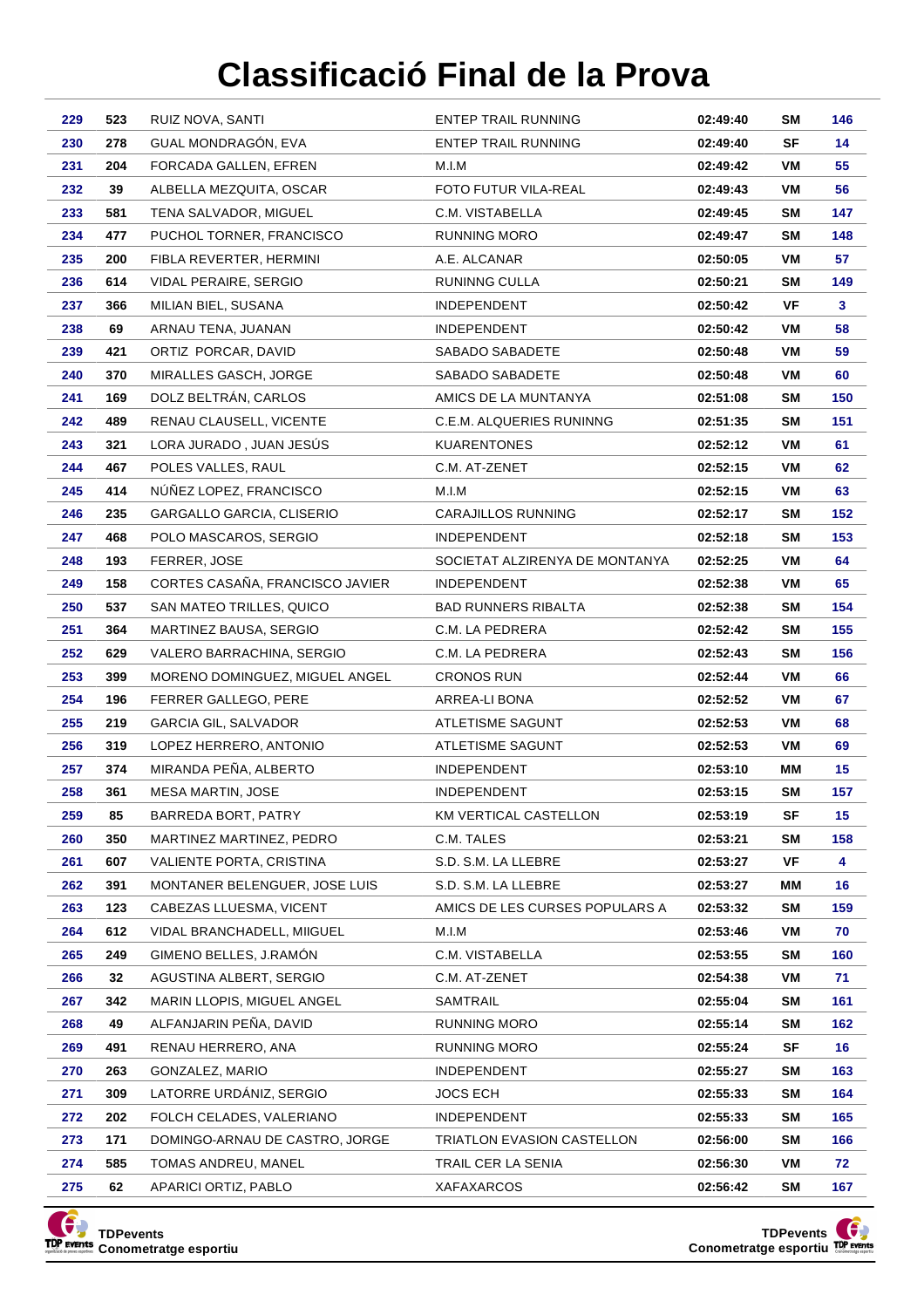| 276        | 596       | TORTOSA MOLINA, ANA                                  | C.D. MISJUEVES                  | 02:56:44             | SF        | 17       |
|------------|-----------|------------------------------------------------------|---------------------------------|----------------------|-----------|----------|
| 277        | 325       | LUIS VICENT, ANA                                     | C.M. VILANOVA                   | 02:56:47             | VF        | 5.       |
| 278        | 48        | ALFANJARIN PEÑA, RUBÉN                               | RUNNING MORO                    | 02:56:50             | SM        | 168      |
| 279        | 115       | <b>BOIX ROVIRA, JOSE</b>                             | RUNNING MORO                    | 02:56:50             | SM        | 169      |
| 280        | 615       | VIDAL PITARCH, MANEL                                 | C.M. AT-ZENET                   | 02:56:51             | VM        | 73       |
| 281        | 524       | RUIZ SANCHEZ, ADOLFO                                 | AMICS DEL CLOT                  | 02:56:52             | MМ        | 17       |
| 282        | 464       | PLA PERONA, FERRAN                                   | TRAIL CER LA SENIA              | 02:56:56             | SM        | 170      |
| 283        | 624       | CHILET TORRENT, MATEU                                | <b>INDEPENDENT</b>              | 02:56:56             | SM        | 171      |
| 284        | 250       | GIMENO GIMENEZ, RICARDO                              | SAM TRAIL                       | 02:56:59             | SM        | 172      |
| 285        | 41        | ALBERT RODA, NICOLAS                                 | RUNNING CULLA                   | 02:57:18             | SM        | 173      |
| 286        | 104       | BENEDITO, PAU                                        | <b>MONTADITO</b>                | 02:57:24             | SM        | 174      |
| 287        | 390       | <b>MONTANER ANDRES, VICTOR</b>                       | <b>MONTADITO</b>                | 02:57:24             | SM        | 175      |
| 288        | 447       | PEREZ YESTE, JOSE RAMON                              | RUNNING CASTELLO                | 02:57:30             | MМ        | 18       |
| 289        | 375       | MIRAVET GARCIA, ANTONIO                              | <b>CXB TRAIL RUNNING</b>        | 02:57:34             | ΜМ        | 19       |
| 290        | 410       | NAJARRO CASTILLEJO, MIGUEL ANGEL                     | <b>KUARENTONES</b>              | 02:57:40             | VM        | 74       |
| 291        | 418       | ORIENT BELTRAN, IVAN                                 | LES COVES                       | 02:57:48             | MМ        | 20       |
| 292        | 512       | ROS SALVADOR, TERESA                                 | C.E.M. ALQUERIES RUNINNG        | 02:58:32             | VF        | 6        |
| 293        | 189       | FERNANDEZ MONTOLIU, RAFA                             | C.M. AT-ZENET                   | 02:58:47             | VM        | 75       |
| 294        | 108       | BENSACH CUBEDO, FRAN                                 | C.M. VISTABELLA                 | 02:58:58             | VM        | 76       |
| 295        | 605       | VALERA GOMEZ, JAVIER                                 | C.A. ONDARA TRAIL               | 02:58:59             | SM        | 176      |
| 296        | 369       | MIRALLES BELTRAN, JAVIER                             | C.M. VISTABELLA                 | 02:59:02             | VM        | 77       |
| 297        | 43        | ALBERTO BELTRAN, ALFONSO                             | SABADO SABADETE                 | 02:59:27             | VM        | 78       |
| 298        | 519       | RUBERT LAGUIA, ANDRES                                | <b>INDEPENDENT</b>              | 02:59:45             | VM        | 79       |
| 299        | 487       | REDÓN SOL, DANIEL                                    | ATMOSFERA SPORT RUNNING         | 03:00:13             | <b>SM</b> | 177      |
| 300        | 301       | JULIAN MARTI, MANUEL                                 | SERRA D'IRTA PENISCOLA          | 03:00:20             | ΜМ        | 21       |
|            |           |                                                      |                                 |                      |           |          |
| 301        | 145       | CERVERA MATEU, ENRIC                                 | M.I.M                           | 03:01:10             | VM        | 80       |
| 302        | 150       | CHUMILLAS VIDAL, RUBEN                               | <b>RUNTUNTUN</b>                | 03:01:21             | VM        | 81       |
| 303        | 536       | SALVADOR SANCHO, JOSE RAMON                          | A.E. ALCANAR                    | 03:01:51             | MМ        | 22       |
| 304        | 98        | BELTRAN CASES, JOSE MANUEL                           | <b>C.M. DESERT AMUNT</b>        | 03:01:58             | VM        | 82       |
| 305        | 18        | GIL LOPEZ, ROBERT                                    | C.M. GR33-TOTTRAIL              | 03:02:01             | SM        | 178      |
| 306        | 483       | RECATALA VIVES, ALBERTO                              | C.M. GR33-TOTTRAIL              | 03:02:02             | SM        | 179      |
| 307        | 110       | BETORET CASANOVA, CLAUDIO                            | C.M. GR33-TOTTRAIL              | 03:02:03             | SM        | 180      |
| 308        | 403       | MUNDINA GIL, DAVID                                   | C.M. GR33-TOTTRAIL              | 03:02:03             | SM        | 181      |
| 309        | 627       | BERNAD BLASCO, VICTOR                                | IN BIKE                         | 03:02:03             | SM        | 182      |
| 310        | 121       | <b>BURRIEL CAPDEVILA, SERGI</b>                      | C.M. VILANOVA                   | 03:02:13             | SM        | 183      |
| 311        | 397       | MORCILLO BARBERÁ, CARLOS                             | TREPA CASTELLET                 | 03:02:20             | SM        | 184      |
| 312        | 505       | RODENAS TEJEDA, RAFAEL                               | <b>IMPOSSIBLE IS RES DE RES</b> | 03:02:52             | VM        | 83       |
| 313        | 588       | TOMAS PALLARES, JUAN JOSE                            | C.A. RUNNING CASTELLÓ           | 03:02:59             | VM        | 84       |
| 314        | 52        | ALFARO SORIA, JOSE Mª                                | INDEPENDENT                     | 03:02:59             | MМ        | 23       |
| 315        | 478       | PUIG MOLINER, ROBERTO                                | RUNNING CULLA                   | 03:03:04             | VM        | 85       |
| 316        | 35        | AGUT MEDALL, BELEN                                   | C.M. AT-ZENET                   | 03:03:14             | SF        | 18       |
| 317        | 230       | <b>GARCIA RUIZ, JOSE</b>                             | C.M. AT-ZENET                   | 03:03:14             | SM        | 185      |
| 318        | 126       | CAMAÑES GARGALLO, JESÚS                              | MAESTRAZGO-CANYERO'S BAR        | 03:03:16             | MМ        | 24       |
| 319        | 388       | MONFORT TENA, FERMIN                                 | MAESTRAZGO-CANYERO'S BAR        | 03:03:16             | SM        | 186      |
| 320        | 203       | FOLCH PERIS, JUAN CARLOS                             | <b>INDEPENDENT</b>              | 03:03:24             | SM        | 187      |
| 321<br>322 | 44<br>195 | ALBIOL FORÉS, GUILLERMO<br>FERRER CODINA, JOSE JULIO | <b>INDEPENDENT</b><br>"GOLUTS"  | 03:03:40<br>03:04:07 | MМ<br>VM  | 25<br>86 |



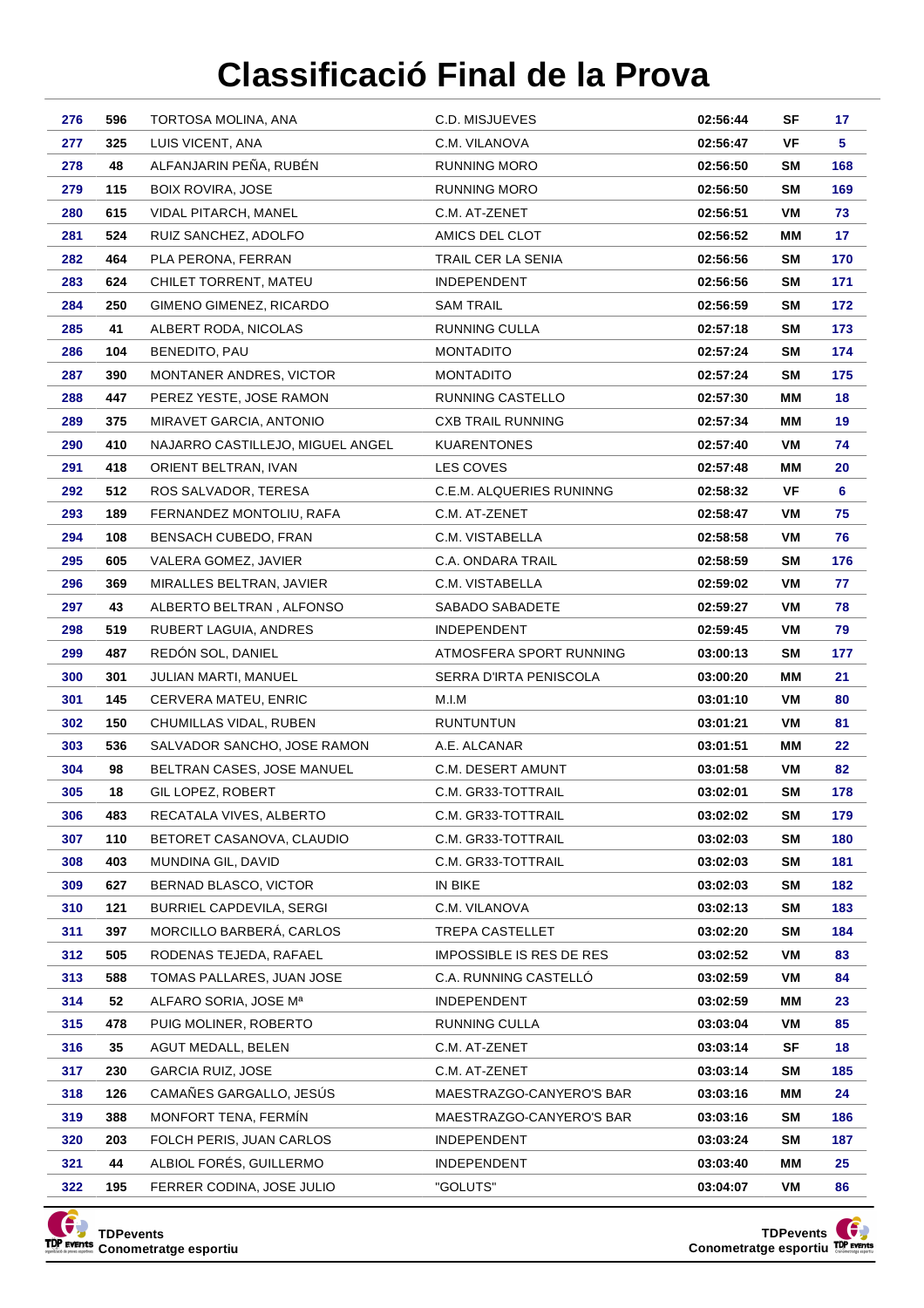| 323        | 45         | ALBIOL PEREZ, JOSE MANUEL                          | "GOLUTS"                            | 03:04:29             | VM        | 87           |
|------------|------------|----------------------------------------------------|-------------------------------------|----------------------|-----------|--------------|
| 324        | 469        | PORCAR, SILVIA                                     | C.M. AT ZENET                       | 03:04:32             | VF        | 7.           |
| 325        | 192        | FERRANDO EGUREN, VICTOR                            | <b>INDEPENDENT</b>                  | 03:04:54             | SM        | 188          |
| 326        | 358        | MATEU CHALER, GUILLERMO                            | <b>GRAO RUNNERS</b>                 | 03:04:56             | VM        | 88           |
| 327        | 534        | SALVADOR MONFORT, ANTONIO                          | C.M. VISTABELLA                     | 03:05:03             | VM        | 89           |
| 328        | 211        | GARCIA BIXQUERT, ANTONI                            | FAVARA ALPINA                       | 03:05:03             | SM        | 189          |
| 329        | 497        | REULA MARTINEZ, AITOR                              | RUNNING CABANES                     | 03:05:14             | SM        | 190          |
| 330        | 147        | CHAPARRO SANTOS, JOSE                              | <b>INDEPENDENT</b>                  | 03:05:20             | VM        | 90           |
| 331        | 511        | ROS ROIG, JUAN                                     | <b>CXB TRAIL RUNNING</b>            | 03:05:21             | VM        | 91           |
| 332        | 532        | <b>SALES VIVES, CARLOS</b>                         | A.M. EL TURMELL                     | 03:05:24             | SM        | 191          |
| 333        | 296        | JOVANÍ SALES, DAVID                                | A.M. EL TURMELL                     | 03:05:24             | SΜ        | 192          |
| 334        | 154        | COLOMER COLLADO, ROBERTO                           | C.M. AT-ZENET                       | 03:05:31             | VM        | 92           |
| 335        | 470        | PORCAR IBAÑEZ, VICENTE                             | C.M. AT-ZENET                       | 03:05:31             | MМ        | 26           |
| 336        | 313        | LLEO USO, JOSMAN                                   | <b>CARAJILLOS RUNNING</b>           | 03:05:44             | ΜМ        | 27           |
| 337        | 228        | <b>GARCIA PERIS, FRANCISCO JAVIER</b>              | CARAJILLOS RUNNING                  | 03:05:44             | MМ        | 28           |
| 338        | 620        | VILLANUEVA ALBALATE, JULIO                         | FORMIGÓ ARMAT                       | 03:05:45             | SM        | 193          |
| 339        | 213        | GARCIA CARREÑO, ANTONIO                            | C.A. VALL DE UXO                    | 03:05:48             | VM        | 93           |
| 340        | 163        | DE LA TORRE ROMERO, RUBEN                          | <b>GRAO RUNNERS</b>                 | 03:06:20             | SM        | 194          |
| 341        | 413        | NIETO CALERO, RAMON                                | <b>INDEPENDENT</b>                  | 03:06:42             | МM        | 29           |
| 342        | 533        | SALORT LLODRA, VICENTE                             | C.A. L'ESPENTA                      | 03:07:01             | VM        | 94           |
| 343        | 92         | BAYOT EDO, FERNANDO                                | C.M. VISTABELLA                     | 03:07:08             | SM        | 195          |
| 344        | 268        | GOZALBO CASTILLO, TICO                             | RUNNING QUASI 40 VILAFAMES          | 03:07:47             | SM        | 196          |
| 345        | 613        | VIDAL GIL, JOSE MIGUEL                             | C.M. AT-ZENET                       | 03:07:49             | VM        | 95           |
| 346        | 409        | MUÑOZ VILA, ANTONIO                                | C.M. VISTABELLA                     | 03:07:55             | VM        | 96           |
| 347        | 582        | TIRADO AGOST, INÉS                                 | <b>INDEPENDENT</b>                  | 03:08:09             | <b>SF</b> | 19           |
| 348        | 291        | IBAÑEZ IBAÑEZ, SERGIO                              | <b>INDEPENDENT</b>                  | 03:08:10             | VM        | 97           |
| 349        | 56         | AMELA MELIÀ, PAULA                                 | C.M. VISTABELLA                     | 03:08:18             | SF        | 20           |
| 350<br>351 | 425<br>431 | PALANQUES SAN LUIS, JOAQUIN<br>PASTOR EDO, VICENTE | <b>INDEPENDENT</b><br>C.M. VILANOVA | 03:08:42<br>03:08:51 | MМ<br>VM  | 30<br>98     |
| 352        | 221        | GARCIA LOPEZ, ALEJANDRO                            | <b>EQUIPO POTENTE</b>               | 03:09:32             | VM        | 99           |
| 353        | 351        | MARTINEZ PERALES, JOSE VTE                         | <b>EQUIPO POTENTE</b>               | 03:09:32             | <b>SM</b> | 197          |
| 354        | 176        | <b>ERAUS TOMAS, FERNANDO</b>                       | <b>EQUIPO POTENTE</b>               | 03:09:32             | VM        | 100          |
| 355        | 141        | CELADES APARICI, XAVI                              | C.M. VISTABELLA                     | 03:09:44             | <b>SM</b> | 198          |
| 356        | 547        | SANCHEZZ BELLES, DAVID                             | <b>RUNNING MORO</b>                 | 03:09:49             | SM        | 199          |
| 357        | 36         | AHIS ADELL, VICENTE                                | AULA NATURA                         | 03:09:49             | SM        | 200          |
| 358        | 282        | GUILLEN MUÑOZ, CAROLINA                            | RUNNERS CSM                         | 03:09:54             | VF        | 8            |
| 359        | 473        | POZO MOLINA, JAVIER                                | NEWRUNNERS-GILFA                    | 03:10:12             | SM        | 201          |
| 360        | 520        | RUEDA ROCHER, ALBERTO                              | ASINDOWN                            | 03:10:16             | VM        | 101          |
| 361        | 288        | HITA LOPEZ, PASCUAL JOSE                           | <b>INDEPENDENT</b>                  | 03:10:18             | VM        | 102          |
| 362        | 593        | TORNER MEDALL, LORENZO                             | C.M. VILAFAMES                      | 03:10:18             | VM        | 103          |
| 363        | 286        | HERNANDEZ DORREGO, YVETTE                          | M.I.M                               | 03:10:20             | VF        | 9            |
| 364        | 252        | GINER BALLESTER, SALVA                             | <b>INDEPENDENT</b>                  | 03:10:43             | VM        | 104          |
| 365        | 456        | PINELL MICHAVILA, JAVI                             | C.M. LA PEDRERA                     | 03:10:45             | MМ        | 31           |
| 366        | 266        | GONZÁLEZ SOS, CARLOS                               | C.M. LA PEDRERA                     | 03:10:45             | MМ        | 32           |
| 367        | 47         | ALEGRE JULIÁN, JOAQUÍN                             | MAESTRAZGO-CANYERO'S BAR            | 03:10:55             | VM        | 105          |
| 368        | 224        | <b>GARCIA MONTERDE, JUANA</b>                      | MAESTRAZGO-CANYERO'S BAR            | 03:11:08             | VF        | 10           |
| 369        | 586        | TOMAS FERNANDEZ, SALOME                            | C.M. DESERT AMUNT                   | 03:11:27             | ΜF        | $\mathbf{1}$ |



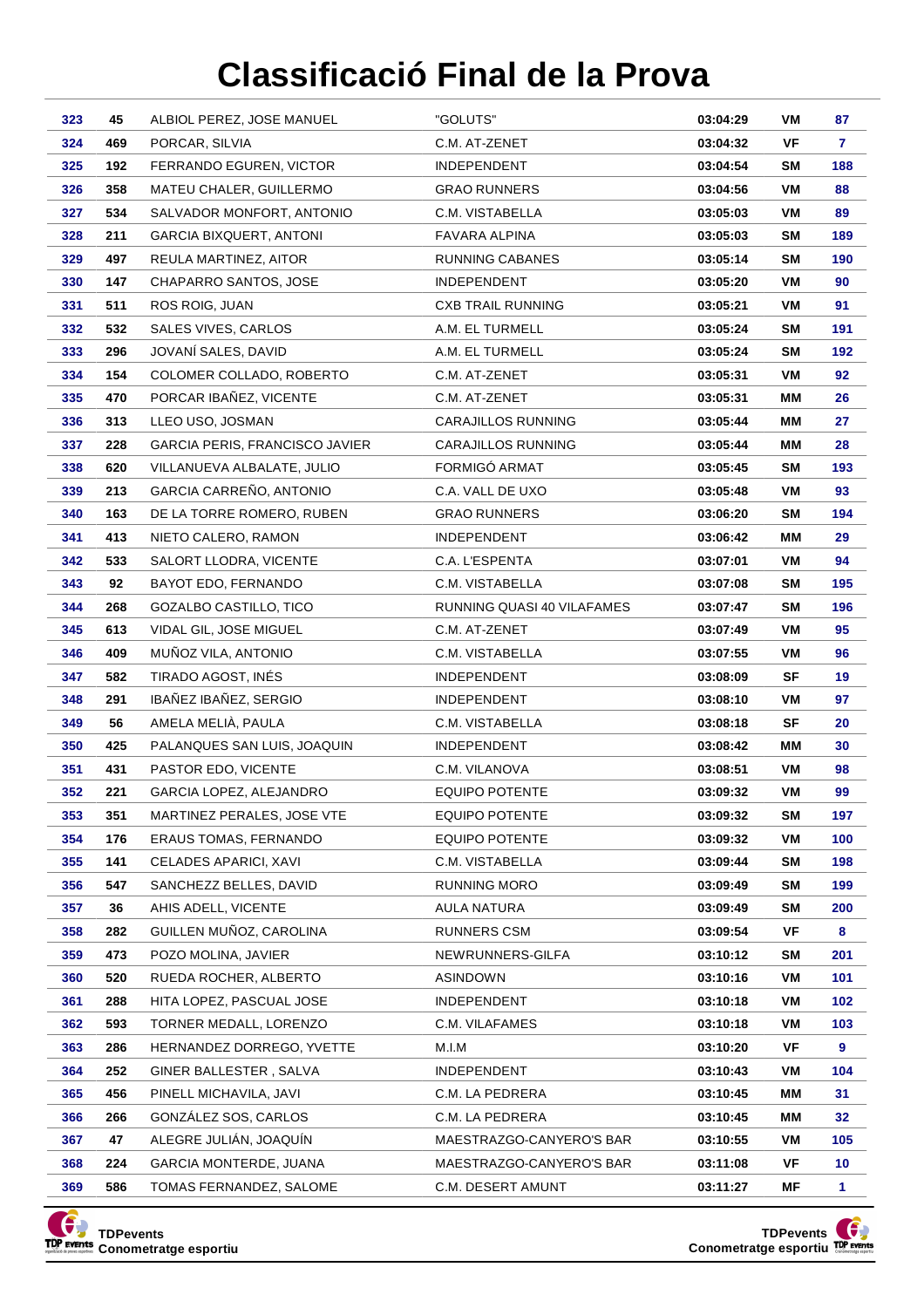| 370        | 500        | RIPOLLES ROCA, JOSE MARIA                           | M.I.M                                  | 03:11:38             | VM              | 106             |
|------------|------------|-----------------------------------------------------|----------------------------------------|----------------------|-----------------|-----------------|
| 371        | 80         | BALAGUER SANCHEZ, JORGE                             | PROFESIONALS DE LA SENDA-TALES         | 03:12:05             | VM              | 107             |
| 372        | 591        | TORNER MEDALL, JUAN RAMON                           | C.M. VILAFAMES                         | 03:12:06             | VM              | 108             |
| 373        | 326        | LUSKOVÁ, ANA MARIA                                  | CORRIOL X-TREM                         | 03:12:10             | SF              | 21              |
| 374        | 231        | <b>GARCIA TENA, JESUS</b>                           | M.I.M                                  | 03:12:15             | ΜМ              | 33              |
| 375        | 241        | GAYARRE, PATXI                                      | <b>INDEPENDENT</b>                     | 03:12:19             | VM              | 109             |
| 376        | 381        | MOLINER SALVADOR, RAUL                              | <b>INDEPENDENT</b>                     | 03:12:20             | SM              | 202             |
| 377        | 565        | SOLSONA I DELGADO, TONI                             | <b>INDEPENDENT</b>                     | 03:12:56             | SΜ              | 203             |
| 378        | 602        | TRILLES GIMENO, CHRISTIAN                           | C.M. VISTABELLA                        | 03:13:02             | SM              | 204             |
| 379        | 365        | MIGUEL GARCIA, ERIC                                 | C.M. VISTABELLA                        | 03:13:02             | SM              | 205             |
| 380        | 170        | DOMÉNECH PORCAR, JORGE                              | MAESTRAZGO-CANYERO'S BAR               | 03:13:04             | VM              | 110             |
| 381        | 545        | SANCHEZ RAMIREZ, FLORENCIO                          | C.A. ONDA                              | 03:13:15             | VM              | 111             |
| 382        | 393        | MONTSERRAT PRATS, JOSEP                             | SERRA D'IRTA PENISCOLA                 | 03:13:35             | ΜМ              | 34              |
| 383        | 549        | SANTANA MARTINEZ, VANESSA                           | <b>INDEPENDENT</b>                     | 03:13:37             | VF              | 11              |
| 384        | 267        | GOYENECHE ANDREU, NACHO                             | M.I.M                                  | 03:13:37             | VM              | 112             |
| 385        | 618        | VILLAGRASA PIQUER, TEO                              | AMICS VOLTA TERME FONDEGUILLA          | 03:13:40             | VM              | 113             |
| 386        | 382        | <b>MOLLAR BORT, CARLOS</b>                          | <b>INDEPENDENT</b>                     | 03:13:54             | SM              | 206             |
| 387        | 159        | CREMADES MAÑO, SANTIAGO JOSE                        | CORRIOL X-TREM                         | 03:14:25             | <b>SM</b>       | 207             |
| 388        | 617        | VILAR GONZALEZ, DANIEL                              | <b>INDEPENDENT</b>                     | 03:14:30             | ΜМ              | 35              |
| 389        | 434        | PEIRO SABATER, OLIVIA                               | C.A. SAFOR CAFEMAX                     | 03:14:33             | VF              | 12 <sub>2</sub> |
| 390        | 503        | ROCHE VALLS, JESUS                                  | C.A. SAFOR DELIKIA SPORT               | 03:14:34             | МM              | 36              |
| 391        | 61         | AÑO ANCOSTA, GERARDO                                | <b>IMPOSSIBLE IS RES DE RES</b>        | 03:14:40             | VM              | 114             |
| 392        | 501        | RIVERA FORNES, PAULA                                | C.A. SENSE PRESSA EL VERGER            | 03:15:12             | SF              | 22              |
| 393        | 31         | AGUILAR VIVES, ESTEBAN                              | C.A. SENSE PRESSA                      | 03:15:12             | <b>SM</b>       | 208             |
| 394        | 465        | PLA ZARAGOZA, TERESA                                | A 4 PELAT                              | 03:15:16             | ΜF              | $\mathbf{2}$    |
| 395        | 308        | LATORRE MARTINEZ, ANTONIO                           | C.A. NOULAS                            | 03:15:37             | <b>SM</b>       | 209             |
| 396        | 248        | GIMENO BARRACHINA, EVA                              | C.A. NOULAS                            | 03:15:37             | VF              | 13              |
| 397        | 208        | GALINDO VERDEJO, EMILIO PEDRO                       | C.A. NOULAS                            | 03:15:37             | <b>SM</b>       | 210             |
| 398        | 446        | PEREZ VILLAPLANA, ENRIQUE                           | C.A. NOULAS                            | 03:15:37             | VM              | 115             |
| 399        | 83         | BARBERA ROIG, SERGIO                                | PECHOTES TEAM - PERSENDA               | 03:15:37             | SΜ              | 211             |
| 400        | 362        | MESA MARTINEZ, DAVID                                | <b>INDEPENDENT</b>                     | 03:15:37             | <b>SM</b>       | 212             |
| 401        | 148        | CHIRIVELLA RUIZ, JUAN ANTONIO                       | <b>SOM PASSATGE</b>                    | 03:15:38             | SM              | 213             |
| 402<br>403 | 254<br>253 | GINER FERRANDO, JOSEP MANEL<br>GINER FERRANDO, PACO | C.A. ONDARA TRAIL<br>C.A. ONDARA TRAIL | 03:15:41             | <b>SM</b>       | 214<br>116      |
| 404        | 320        | LOPEZ MULET, OSCAR                                  | <b>RUNNING MORO</b>                    | 03:15:42             | VM              |                 |
| 405        | 454        | PESUDO IBAÑEZ, ADRIAN                               | FORMIGÓ ARMAT                          | 03:16:10             | SM<br><b>SM</b> | 215             |
|            | 322        | LORAS CAMPOS, JULIO                                 | MAESTRAZGO-CANYERO'S BAR               | 03:16:12             |                 | 216             |
| 406<br>407 | 281        | GUILLEN MONTAÑES, CARLOS                            | C.M. SANT MATEU                        | 03:16:28<br>03:16:32 | VM<br>VM        | 117<br>118      |
| 408        | 245        | <b>GIL TENA, JOSE MANUEL</b>                        | C.M. VISTABELLA                        | 03:17:09             | SM              | 217             |
| 409        | 73         | AULET GOMBAU, ALEJANDRO                             | <b>INDEPENDENT</b>                     | 03:17:11             | SM              | 218             |
| 410        | 239        | GASCH ALBALATE, DIEGO                               | C.M. VISTABELLA                        | 03:17:27             | SM              | 219             |
| 411        | 576        | TEIXEIRA TENA, MARIA                                | C.M. VISTABELLA                        | 03:17:53             | SF              | 23              |
| 412        | 177        | ESCRIG MONFORT, LIDON                               | C.M. VISTABELLA                        | 03:17:53             | SF              | 24              |
| 413        | 411        | NAVARRO DOMINGO, LLUIS                              | CAMA                                   | 03:17:55             | SM              | 220             |
| 414        | 300        | JULIAN MARTI, JUAN JOSE                             | SERRA D'IRTA PENISCOLA                 | 03:18:05             | ΜМ              | 37              |
| 415        | 97         | BELTRAN, LEOPOLDO                                   | RUNNERS VINAROS                        | 03:18:06             | VM              | 119             |
| 416        | 606        | RODRIGUEZ BARREDA, SONIA                            | KM VERTICAL CASTELLON                  | 03:18:17             | SF              | 25              |
|            |            |                                                     |                                        |                      |                 |                 |



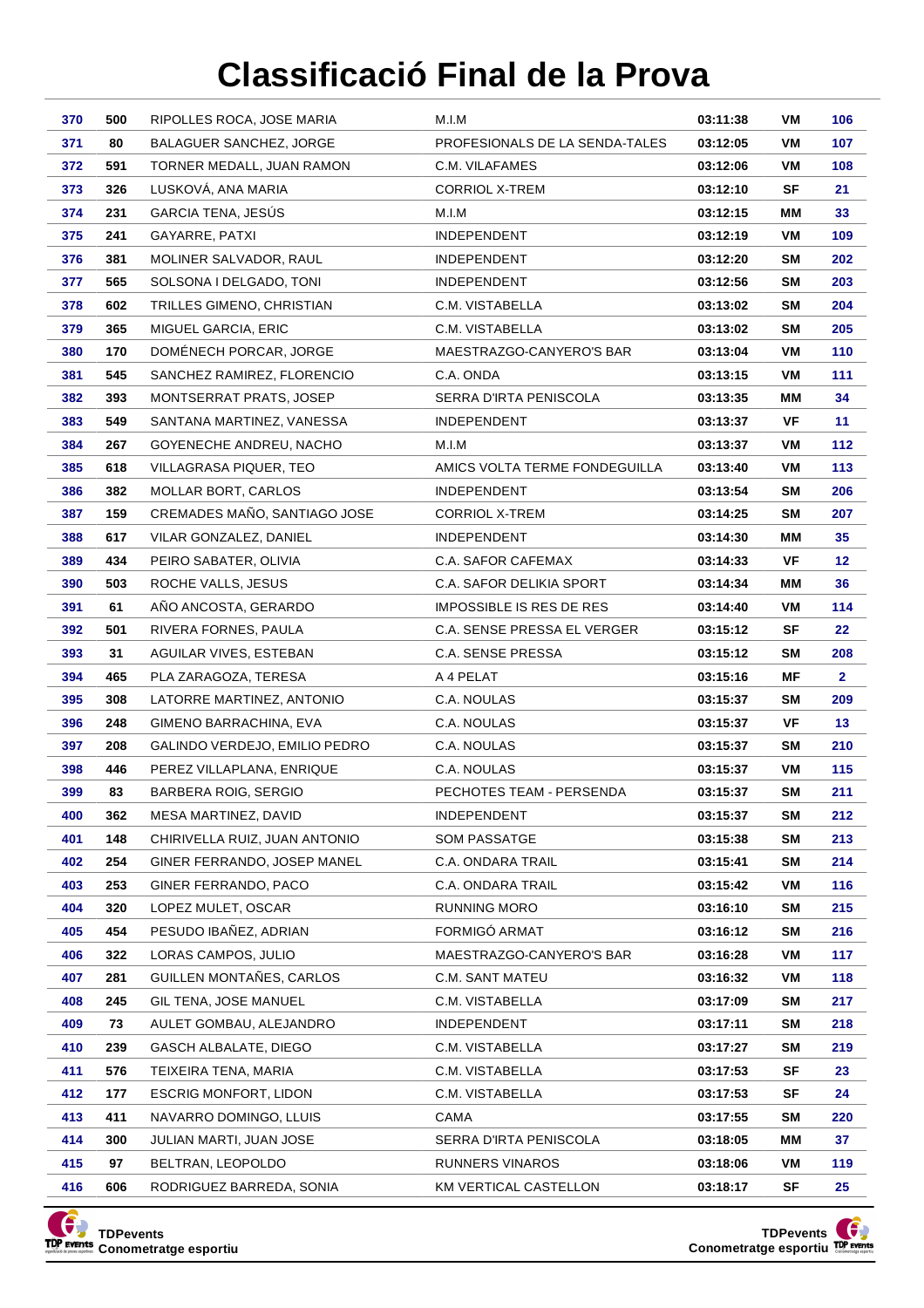| 417        | 562        | SOLER CONEJOS, CHRISTIAN                          | SOM I SEREM               | 03:18:36             | <b>SM</b>       | 221       |
|------------|------------|---------------------------------------------------|---------------------------|----------------------|-----------------|-----------|
| 418        | 106        | BENITEZ LOPEZ, MARCELO                            | PORQUETS MTB              | 03:18:37             | VM              | 120       |
| 419        | 367        | MILLON SAURA, CARMINA                             | ATMOSFERA SPORT RUNNING   | 03:18:49             | ΜF              | 3         |
| 420        | 156        | COMIN SERRANO, ROGER                              | C.M. GR33-TOTTRAIL        | 03:19:02             | SM              | 222       |
| 421        | 255        | GISBERT CERDÀ, JORDI                              | <b>INDEPENDENT</b>        | 03:19:08             | SM              | 223       |
| 422        | 54         | AMAT DIAGO, VANESSA                               | <b>INDEPENDENT</b>        | 03:19:18             | SF              | 26        |
| 423        | 368        | MINGOL PACHES, SUSANA                             | M.I.M                     | 03:19:18             | VF              | 14        |
| 424        | 529        | SALES PUIG, JUAN CARLOS                           | M.I.M                     | 03:19:19             | VM              | 121       |
| 425        | 542        | SANCHEZ INIESTA, TONI                             | <b>SKYLIMITS</b>          | 03:19:21             | SF              | 27        |
| 426        | 419        | ORON TORTONDA, BORO                               | <b>SKYLIMITS</b>          | 03:19:22             | VM              | 122       |
| 427        | 437        | PERALES CALATAYUD, JOSE LUIS                      | <b>EQUIPO POTENTE</b>     | 03:19:24             | SM              | 224       |
| 428        | 175        | ELIPE DOSAL, JOSE ALBERTO                         | C.M. DESERT AMUNT         | 03:19:31             | VM              | 123       |
| 429        | 186        | FELIU LLOPIS, MONICA                              | C.A. RUNNING CASTELLON    | 03:20:48             | VF              | 15        |
| 430        | 481        | RAMÍREZ GARCÍA, FRANCISCO                         | MAESTRAZGO-CANYERO'S BAR  | 03:21:43             | VM              | 124       |
| 431        | 555        | SERRA ROCA, XAVI                                  | <b>INDEPENDENT</b>        | 03:21:50             | SM              | 225       |
| 432        | 243        | GIL MARTIN, DAVID                                 | <b>INDEPENDENT</b>        | 03:22:19             | SM              | 226       |
| 433        | 518        | RUBERT EDO, EDUARDO                               | <b>INDEPENDENT</b>        | 03:22:43             | SM              | 227       |
| 434        | 441        | PEREZ MARTIN, MARISOL                             | <b>INDEPENDENT</b>        | 03:23:05             | SF              | 28        |
| 435        | 429        | PARRAGA CLAR, MARC                                | EL CASTELLET              | 03:23:09             | VM              | 125       |
| 436        | 68         | ARNAU MOYA, FEDERICO                              | M.I.M                     | 03:23:10             | ΜМ              | 38        |
| 437        | 554        | SENENT MOYA, XAVI                                 | <b>INDEPENDENT</b>        | 03:23:19             | <b>SM</b>       | 228       |
| 438        | 302        | JULIAN MARTI, MARIA PILAR                         | SERRA D'IRTA PENISCOLA    | 03:23:55             | ΜF              | 4         |
| 439        | 167        | DIAGO SEGARRA, JOAQUINA                           | <b>BENICASSIM RUNNERS</b> | 03:23:58             | ΜF              | 5         |
| 440        | 548        | SANMIGUEL BAQUES, JUANMA                          | M.I.M                     | 03:24:04             | VM              | 126       |
| 441        | 132        | CARBONEL SANCHIS, JOSE EL SIRU                    | <b>INDEPENDANCE</b>       | 03:24:46             | SM              | 229       |
| 442        | 63         | ARASZKIEWICZ, ANNA                                | <b>INDEPENDENT</b>        | 03:24:49             | SF              | 29        |
| 443        | 496        | REULA LLOPIS, CARMEN                              | RUNNING CABANES           | 03:25:09             | ΜF              | 6         |
| 444<br>445 | 151<br>472 | CIFRE COTANDA, FRANCISCO<br>POVEDA BARREDA, PABLO | C.E. L'ALCORA<br>M.I.M    | 03:25:28<br>03:25:53 | MМ<br><b>SM</b> | 39<br>230 |
| 446        | 386        | MONFORT COLOM, HELENA                             | M.I.M                     | 03:25:53             | <b>SF</b>       | 30        |
| 447        | 162        | DE LA ENCARNACION SALVADOR, MIGUEL                | <b>INDEPENDENT</b>        | 03:25:54             | МM              | 40        |
| 448        | 394        | MORALES CHUST, ISMAEL                             | M.I.M                     | 03:25:56             | MМ              | 41        |
| 449        | 531        | SALES VILLALONGA, ADRIAN                          | FORMIGÓ ARMAT             | 03:26:23             | <b>SM</b>       | 231       |
| 450        | 299        | JULIAN GUAL, SORAYA                               | <b>RUNNING MORO</b>       | 03:27:35             | SF              | 31        |
| 451        | 359        | MEDALL RAMOS, VICENTE                             | RUNNING MORO              | 03:27:36             | SM              | 232       |
| 452        | 423        | OSUNA GONZALEZ, BIENVE                            | RUNNING MORO              | 03:27:52             | VF              | 16        |
| 453        | 402        | MOYA LOPEZ, PABLO                                 | <b>INDEPENDENT</b>        | 03:28:13             | VM              | 127       |
| 454        | 578        | TENA GASCH, J.MIGUEL                              | C.M. VISTABELLA           | 03:28:14             | VM              | 128       |
| 455        | 426        | PALAU CERDA, JOSE MANUEL                          | <b>INDEPENDENT</b>        | 03:28:17             | VM              | 129       |
| 456        | 260        | GOMEZ PARADIS, MARI                               | C.A ALMENARA              | 03:28:24             | VF              | 17        |
| 457        | 444        | PEREZ SALAS, MARIA ESTHER                         | INDEPENDENT               | 03:28:27             | SF              | 32        |
| 458        | 327        | MACHUCA JANINI, PABLO                             | <b>INDEPENDENT</b>        | 03:28:32             | VM              | 130       |
| 459        | 539        | SANCHEZ ASENSIO, LARA                             | <b>INDEPENDENT</b>        | 03:28:32             | SF              | 33        |
| 460        | 207        | FURDUI SANDA, NICOLAE                             | <b>INDEPENDENT</b>        | 03:28:40             | MМ              | 42        |
| 461        | 107        | BENSACH CUBEDO, BEGONA                            | C.M. VISTABELLA           | 03:28:54             | VF              | 18        |
| 462        | 116        | <b>BOLINCHES SANCHEZ, VICENTE</b>                 | <b>CORREMON TRAIL</b>     | 03:28:54             | VM              | 131       |
| 463        | 488        | RENAU, ESTER                                      | PEAK RUNNERS              | 03:28:57             | SM              | 233       |



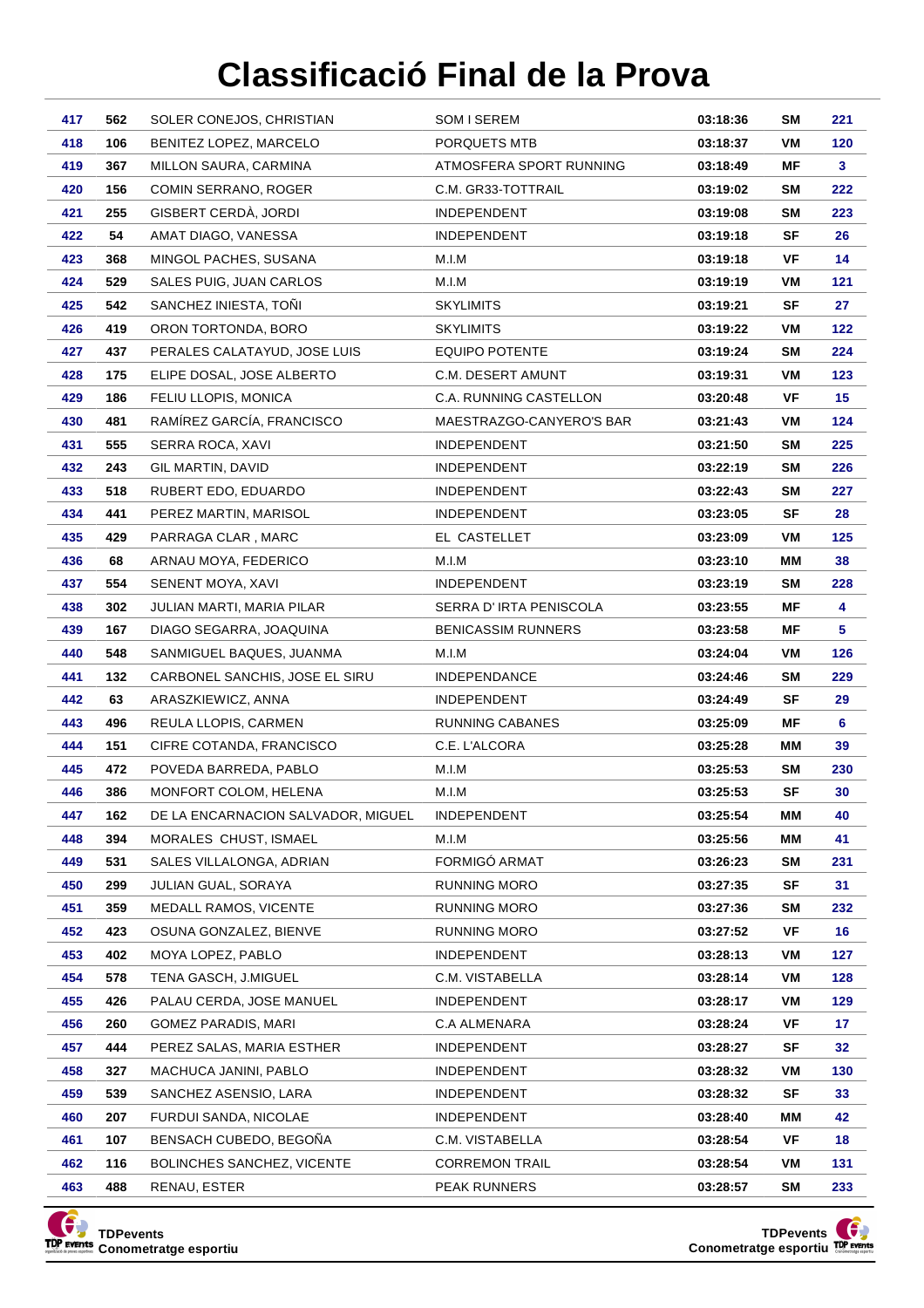| 464        | 64         | ARGUDO DEVESA, ENRIQUE                         | C.A. ONDARA TRAIL                     | 03:29:10             | ΜМ        | 43        |
|------------|------------|------------------------------------------------|---------------------------------------|----------------------|-----------|-----------|
| 465        | 265        | GONZÁLEZ RODRÍGUEZ, RAQUEL                     | M.I.M                                 | 03:29:24             | <b>SF</b> | 34        |
| 466        | 294        | JIMENEZ FUENTES, JUAN ANTONIO                  | INDEPENDENT                           | 03:29:33             | VM        | 132       |
| 467        | 433        | PEIRO PEIRO, ALICIA SOCORRO                    | C.E. LLOCNOU                          | 03:29:34             | VF        | 19        |
| 468        | 298        | JUAN RUBIO, PATRICIA                           | <b>INDEPENDENT</b>                    | 03:31:10             | SF        | 35        |
| 469        | 88         | BARTOLL CERISUELO, IVAN                        | FOTO FUTUR VILA-REAL                  | 03:31:12             | VM        | 133       |
| 470        | 604        | VALCARCEL CORCOLES, EVELIO                     | FOTO FUTUR VILA-REAL                  | 03:31:12             | VM        | 134       |
| 471        | 339        | MARIN CUCALA, ANABEL                           | <b>INDEPENDENT</b>                    | 03:32:56             | VF        | 20        |
| 472        | 563        | SOLER SOLDADO, MAJO                            | <b>CORRIOL EXTREM</b>                 | 03:33:45             | SF        | 36        |
| 473        | 287        | HERNANDEZ PANDO, ENRIQUE                       | <b>SKYLIMITS</b>                      | 03:34:04             | ΜМ        | 44        |
| 474        | 129        | CANTERO MARTNEZ, JOAQUIN                       | <b>SKYLIMITS</b>                      | 03:34:04             | VM        | 135       |
| 475        | 438        | PERELLO BELDA, JUAN MIGUEL                     | C.E. LLOCNOU                          | 03:34:27             | VM        | 136       |
| 476        | 76         | <b>BACHERO TRAVER, BELEN</b>                   | C.M. VISTABELLA                       | 03:34:57             | SF        | 37        |
| 477        | 136        | CARCELLER ARJONA, BEATRIZ                      | <b>INDEPENDENT</b>                    | 03:34:58             | SF        | 38        |
| 478        | 279        | GUIDOTTI, FELIP                                | CIM PENYAGOLOSA XODOS                 | 03:34:59             | <b>SM</b> | 234       |
| 479        | 67         | ARNAU MOLLA, JOSE ENRIQUE                      | <b>EQUIPO POTENTE</b>                 | 03:34:59             | VM        | 137       |
| 480        | 387        | MONFORT MOLINER, TATIANA                       | M.I.M                                 | 03:36:03             | VF        | 21        |
| 481        | 259        | GOMEZ MASEGOSA, MANUEL                         | M.I.M                                 | 03:36:03             | ΜМ        | 45        |
| 482        | 422        | ORTIZ MARCO, JORGE                             | M.I.M                                 | 03:36:04             | VM        | 138       |
| 483        | 315        | LLORACH ROCHERA, ARACELI                       | 100% RUNINGOLLOS                      | 03:36:04             | SF        | 39        |
| 484        | 528        | SAFONT SALVADOR, RAMON                         | C.M. VISTABELLA                       | 03:36:14             | SM        | 235       |
| 485        | 440        | PÉREZ HERNÁN, FÁTIMA                           | IN BIKE                               | 03:36:20             | SF        | 40        |
| 486        | 273        | GRAU EJARQUE, JOSE LUIS                        | MAESTRAZGO-CANYERO'S BAR              | 03:36:35             | VM        | 139       |
| 487        | 480        | RADIU ESTEVE, BEATRIZ                          | EI A CORRER                           | 03:37:04             | SF        | 41        |
| 488        | 498        | RIBES AGUT, MARILUZ                            | <b>INDEPENDENT</b>                    | 03:37:04             | VF        | 22        |
| 489        | 262        | GOMEZ RODRIGO, JESUS                           | <b>IMPALA</b>                         | 03:37:14             | MМ        | 46        |
| 490        | 385        | MONFERRER PRADES, SECUNDINA                    | C.M. VISTABELLA                       | 03:38:22             | VF        | 23        |
| 491        | 118        | <b>BRETO PARIS, JOSE GREGORIO</b>              | C.E. XIRUCA-BENICARLÓ                 | 03:38:40             | ΜМ        | 47        |
| 492        | 569        | SORIANO RUIZ, SERGIO                           | NEWRUNNERS-GILFA                      | 03:39:33             | SM        | 236       |
| 493        | 133        | CARBONELL FERRANDO, MERCEDES                   | CORRESENDES XERESA                    | 03:39:54             | ΜF        | 7.        |
| 494        | 42         | ALBERT SORIA, ROBERTO                          | <b>INDEPENDENT</b>                    | 03:41:23             | <b>SM</b> | 237       |
| 495        | 559        | SIGNES TARRASÓ, TERESA                         | C.E. LLOCNOU                          | 03:41:49             | VF        | 24        |
| 496        | 430        | PASTOR EDO, JOSE DANIEL                        | C.M. VILANOVA                         | 03:41:59             | VM        | 140       |
| 497<br>498 | 566<br>53  | SOLSONA MIRAVET, AMADO                         | C.M. VISTABELLA<br>TRIATLO BASILISCUS | 03:44:04             | VM<br>SF  | 141       |
|            |            | ALONSO CERDA, LEYRE<br>MIRALLES MIRALLES, RAUL |                                       | 03:44:27             |           | 42        |
| 499<br>500 | 373        | BELTRAN VICENT, ALBERTO                        | C.A. ONDA<br>INDEPENDENT              | 03:45:05<br>03:45:06 | VM<br>ΜМ  | 142<br>48 |
| 501        | 102<br>292 | INSA AGUILAR, VICTOR                           | C.A. ONDA                             | 03:45:06             | VM        | 143       |
| 502        | 242        | GIL MARIN, JOAN                                | INDEPENDENT                           | 03:46:36             | <b>SM</b> | 238       |
| 503        | 608        | VALLES FERRER, RICARDO                         | <b>INDEPENDENT</b>                    | 03:47:29             | ΜМ        | 49        |
| 504        | 514        | ROSES MORANT, RAFA                             | C.E. LLOCNOU                          | 03:48:26             | ΜМ        | 50        |
| 505        | 332        | MALDONADO GONZALEZ, MIGUEL                     | <b>INDEPENDENT</b>                    | 03:48:38             | VM        | 144       |
| 506        | 380        | MOLINER MIRAVET, JUANJO                        | C.M. VISTABELLA                       | 03:48:40             | VM        | 145       |
| 507        | 311        | LEAL RAMOS, JUANFRA                            | <b>GEOW</b>                           | 03:49:48             | VM        | 146       |
| 508        | 187        | FEMENIA ALFONSO, ANTONIO                       | DESPLOME                              | 03:49:49             | ΜМ        | 51        |
| 509        | 206        | FUERTES GARCÍA, ISABEL                         | <b>INDEPENDENT</b>                    | 03:50:04             | SF        | 43        |
| 510        | 567        | SOLSONA ORENGA, ALEJANDRO                      | <b>INDEPENDENT</b>                    | 03:51:25             | SM        | 239       |
|            |            |                                                |                                       |                      |           |           |



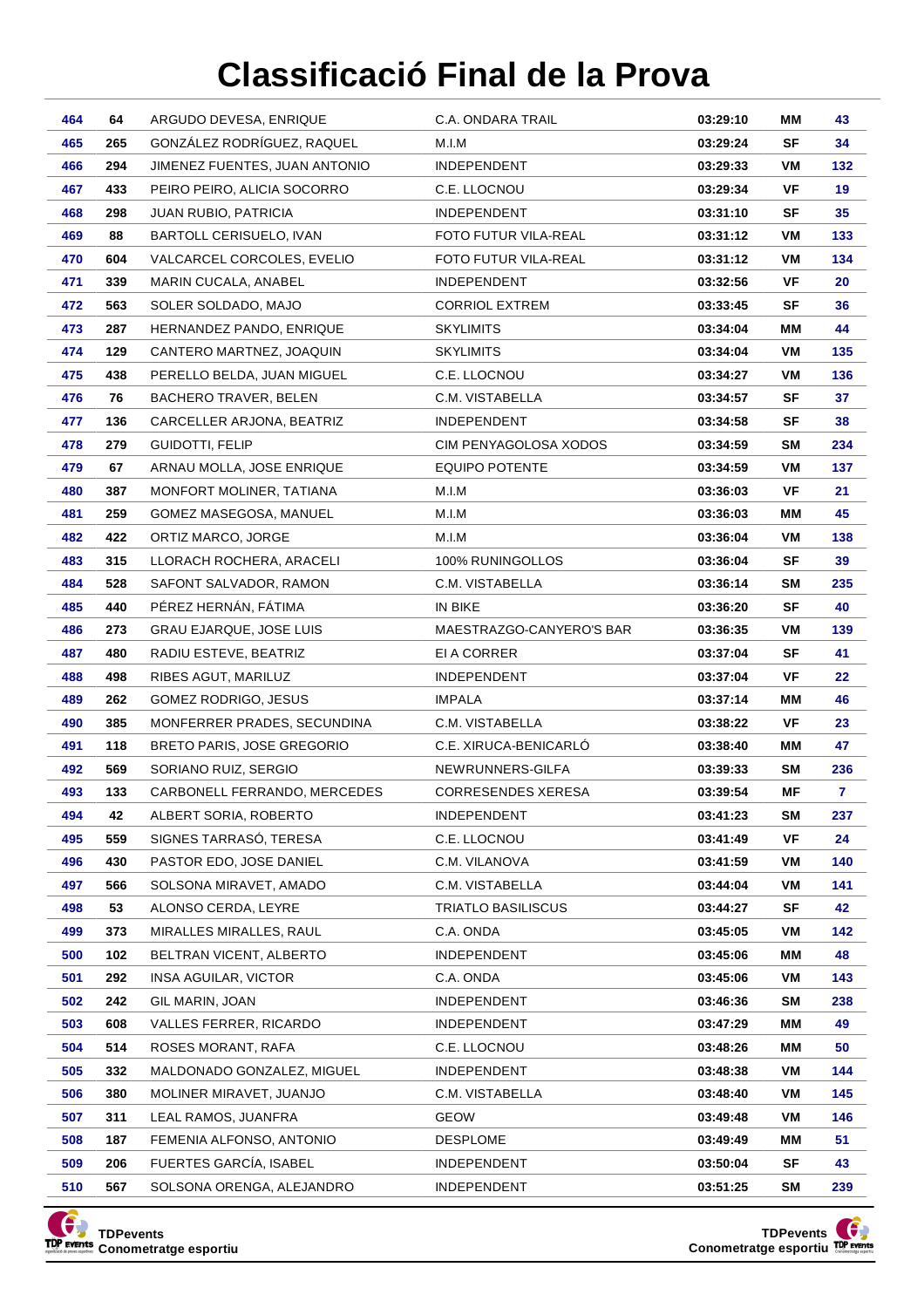| 511        | 226        | GARCIA NAVARRO, FRANCISCO JAVIER                    | ORPESACORRE                                  | 03:51:52             | SM        | 240       |
|------------|------------|-----------------------------------------------------|----------------------------------------------|----------------------|-----------|-----------|
| 512        | 556        | SERRANO LATORRE, MARIAN                             | ORPESACORRE                                  | 03:51:52             | SF        | 44        |
| 513        | 541        | SANCHEZ GUARDIOLA, JOAN                             | ORPESACORRE                                  | 03:51:52             | SM        | 241       |
| 514        | 331        | MADUEÑO JIMENEZ, JOSE LUIS                          | <b>DESPLOME</b>                              | 03:51:59             | ΜМ        | 52        |
| 515        | 139        | CASTELL BERNAT, ANTONIO                             | <b>XAFATOLLS</b>                             | 03:52:16             | ΜМ        | 53        |
| 516        | 337        | MARCO SERRANO, RAFAEL                               | FORMIGÓ ARMAT                                | 03:52:34             | SΜ        | 242       |
| 517        | 314        | LLEONART VIVES, MARIA JOSE                          | <b>BENICASSIM RUNNERS</b>                    | 03:52:52             | ΜF        | 8         |
| 518        | 564        | SOLOZANO ESTEVE, IRENE                              | <b>BENICASSIM RUNNERS</b>                    | 03:53:16             | VF        | 25        |
| 519        | 442        | PEREZ MARTINEZ, ANTONIO                             | <b>IMPALA</b>                                | 03:53:23             | ΜМ        | 54        |
| 520        | 105        | BENET ROMERO, MAYTE                                 | SOM PASSATGE                                 | 03:53:41             | SF        | 45        |
| 521        | 493        | RENAU SEBASTIAN, LIDON                              | <b>INDEPENDENT</b>                           | 03:54:54             | VF        | 26        |
| 522        | 330        | MADUEÑO CRIADO, CARMEN                              | <b>XAFATOLLS</b>                             | 03:54:54             | ΜF        | 9         |
| 523        | 120        | BRIA MASCARELL, ENRIQUE                             | C.A. LA RABOSA                               | 03:56:59             | ΜМ        | 55        |
| 524        | 30         | AGOST NAGER, EDUARDO                                | IN BIKE                                      | 03:57:06             | VM        | 147       |
| 525        | 584        | TOLEDO RUEDAS, SOLEDAD                              | M.I.M                                        | 03:59:52             | ΜF        | 10        |
| 526        | 603        | USO REYNES, MARI CARMEN                             | M.I.M.                                       | 03:59:52             | VF        | 27        |
| 527        | 277        | <b>GUAL LUIS, RAFA</b>                              | C.M. VISTABELLA                              | 03:59:53             | VM        | 148       |
| 528        | 37         | ALARCON SANCHES, SALOMON                            | <b>DESPLOME</b>                              | 04:00:58             | VM        | 149       |
| 529        | 577        | TELLO ESCRIG, SALVADOR                              | AMICS DEL CLOT                               | 04:01:33             | VM        | 150       |
| 530        | 233        | <b>GARCIA THIERFELDT, ISABEL</b>                    | <b>SKYLIMITS</b>                             | 04:03:05             | VF        | 28        |
| 531        | 312        | LLATAS ROMERO, ANDRES                               | <b>SKYLIMITS</b>                             | 04:03:06             | ΜМ        | 56        |
| 532        | 515        | ROURES AGUT, CELIA                                  | M.I.M                                        | 04:04:03             | VF        | 29        |
| 533        | 432        | PAUNER MESEGUER, PRISCILA                           | C.M. VISTABELLA                              | 04:04:04             | SF        | 46        |
| 534        | 526        | SABORIT ROJAS, ROCÍO                                | <b>INDEPENDENT</b>                           | 04:04:10             | SF        | 47        |
| 535        | 504        | RODA SALES, OSCAR                                   | RUNNING CULLA                                | 04:05:03             | <b>SM</b> | 243       |
| 536        | 122        | CAÑADAS, MARIA                                      | <b>SKYLIMITS</b>                             | 04:05:32             | VF        | 30        |
| 537        | 360        | MERCADO, TERESA                                     | <b>SKYLIMITS</b>                             | 04:05:32             | VF        | 31        |
| 538        | 168        | DIEZ ESTEVE, JEREMIAS                               | <b>INDEPENDENT</b>                           | 04:06:23             | SΜ        | 244       |
| 539        | 377        | MIRAVET PORCAR, FRANCISCO JAVIER                    | <b>INDEPENDENT</b>                           | 04:06:26             | VM        | 151       |
| 540        | 461        | PITARCH BADAL, INMACULADA                           | <b>INDEPENDENT</b>                           | 04:07:07             | VF        | 32        |
| 541        | 149        | CHOVER PITARCH, SUSANA                              | <b>INDEPENDENT</b>                           | 04:07:08             | VF        | 33        |
| 542        | 384        | MONFERRER BADAL, SANTIAGO                           | <b>INDEPENDENT</b>                           | 04:07:08             | VM        | 152       |
| 543        | 383        | MONFERRER BADAL, MONICA                             | <b>INDEPENDENT</b>                           | 04:07:08             | VF        | 34        |
| 544        | 272        | GOZALBO TENA, DAVID                                 | <b>CXB TRAIL RUNNING</b>                     | 04:08:38             | SM        | 245       |
| 545        | 190        | FERNANDEZ RENE, VICTOR<br>RUIZ MIRAVET, MAMEN       | <b>BENICASSIM RUNNERS</b><br>C.M. VISTABELLA | 04:08:42             | VM        | 153       |
| 546        | 522        |                                                     |                                              | 04:08:48             | VF        | 35<br>154 |
| 547<br>548 | 546        | SANCHEZ RODRIGO, MIGUEL ANGEL                       | IN BIKE                                      | 04:09:09             | VM        |           |
|            | 570        | SORRIBES ARCOS, JOSE LUIS                           | <b>INDEPENDENT</b>                           | 04:09:51             | SM        | 246       |
| 549<br>550 | 172<br>572 | DURAN BONET, MONTSERRAT<br>SOSPEDRA MONTULL, OLIVIA | SERRA D'IRTA PENISCOLA<br><b>INDEPENDENT</b> | 04:11:12<br>04:11:35 | ΜF<br>SF  | 11<br>48  |
| 551        | 594        | TORNER NACHER, ANA                                  | RUNNING MORO                                 | 04:11:37             | SF        | 49        |
| 552        | 494        | RENAU VILLACH, JESSICA                              | C.M. VISTABELLA                              | 04:11:37             | SF        | 50        |
| 553        | 74         | BABILONI RUBIO, JAVIER                              | RUNNING MORO                                 | 04:11:38             | SM        | 247       |
| 554        | 341        | MARTIN GAYET, JOSE ANTONIO                          | C.E. ALCORA                                  | 04:13:36             | VM        | 155       |
| 555        | 355        | MARTINEZ SANCHEZ, SOFIA                             | SOM PASSATGE                                 | 04:13:59             | SF        | 51        |
| 556        | 185        | FELIPE GARCIA, SARAY                                | <b>SOM PASSATGE</b>                          | 04:13:59             | SM        | 248       |
| 557        | 396        | MORANT GRAU, VICENT                                 | C.E. LLOCNOU                                 | 04:14:42             | VM        | 156       |
|            |            |                                                     |                                              |                      |           |           |





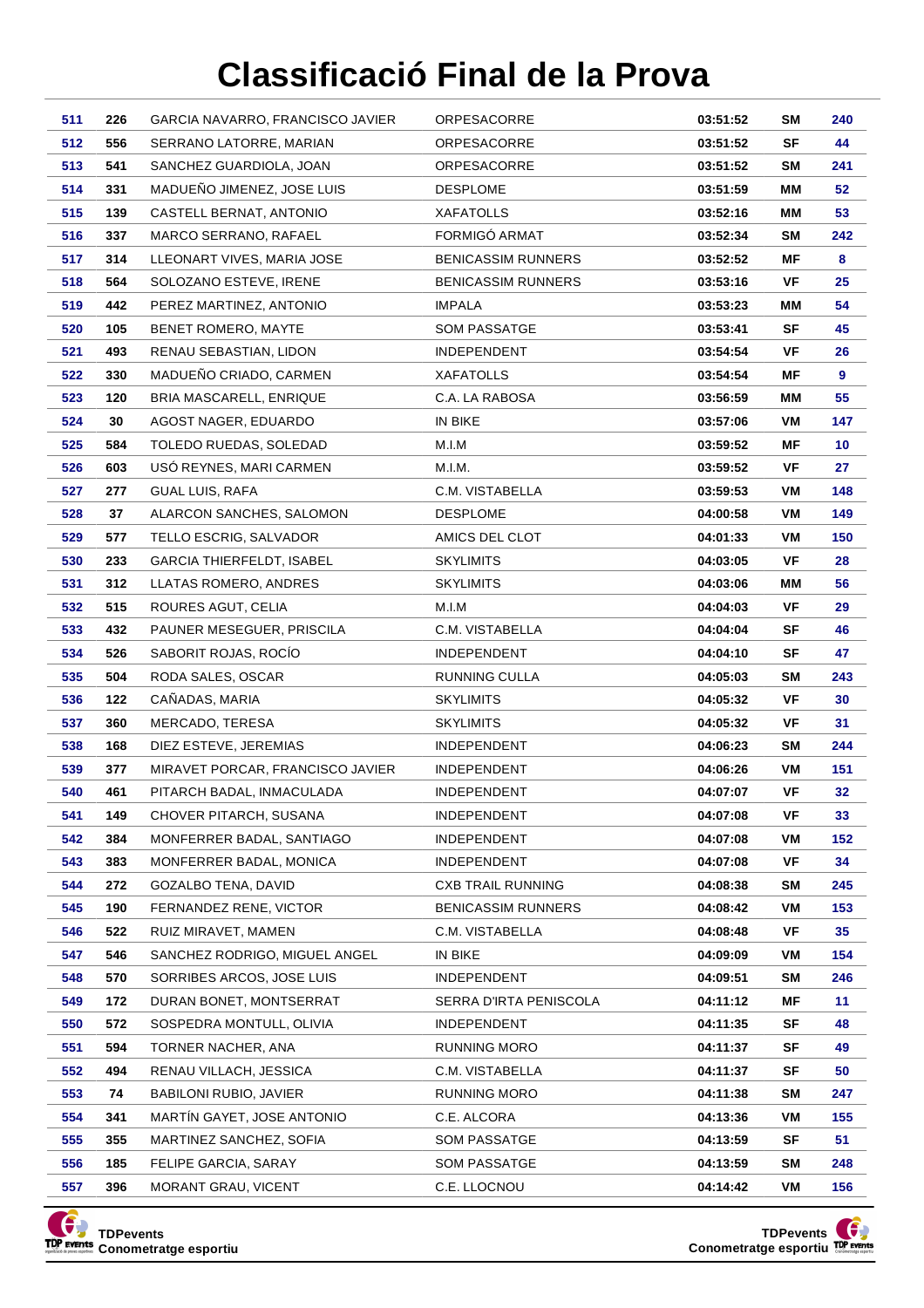| 558    | 352        | MARTINEZ PEREZ, JUAN CARLOS                       | M.I.M                           | 04:15:48       | ΜМ        | 57  |
|--------|------------|---------------------------------------------------|---------------------------------|----------------|-----------|-----|
| 559    | 188        | FERNANDEZ COBEÑO, SUSANA                          | M.I.M                           | 04:18:24       | ΜF        | 12  |
| 560    | 568        | SOLSONA SALES, LAURA                              | <b>INDEPENDENT</b>              | 04:18:28       | SF        | 52  |
| 561    | 427        | PALAU OÑATE, MANOLO                               | C.M. VISTABELLA                 | 04:19:40       | VM        | 157 |
| 562    | 561        | <b>SOL MARTI, VICENTE</b>                         | <b>DESPLOME</b>                 | 04:23:54       | VM        | 158 |
| 563    | 445        | PEREZ SANCHEZ, JOAQUIN                            | <b>INDEPENDENT</b>              | 04:25:02       | SM        | 249 |
| 564    | 280        | GUILLAMON GIMENO, RICARDO                         | C.M. VISTABELLA                 | 04:33:02       | VM        | 159 |
| 565    | 234        | GARCIA VALLS, SALVADOR                            | C.M. VISTABELLA                 | 04:33:06       | VM        | 160 |
| 566    | 34         | AGUT ESCRIG, DEMETRIO                             | C.M. AT-ZENET                   | 04:33:51       | MМ        | 58  |
| 567    | 143        | CENTELLES BELLES, FERNANDO                        | C.M. AT-ZENET                   | 04:33:51       | MМ        | 59  |
| 568    | 516        | ROVIRA MEDALL, JOSÉ                               | C.M. AT-ZENET                   | 04:33:51       | ΜМ        | 60  |
| 569    | 318        | LOPEZ GARCIA, CARLOS                              | <b>INDEPENDENT</b>              | 04:36:22       | SΜ        | 250 |
| 570    | 90         | BATAN FONT, JOSE M <sup>a</sup>                   | C.E. CASTELLON                  | 04:43:10       | ΜМ        | 61  |
| 571    | 274        | GUADIX FERRANDES, FERNANDO JOSE                   | 100% RUNINGOLLOS                | 04:46:09       | VM        | 161 |
| 572    | 146        | CERVERA MONLEON, LAURA                            | <b>INDEPENDENT</b>              | 04:46:40       | SF        | 53  |
| 573    | 513        | ROSELL TENA, SONIA                                | <b>INDEPENDENT</b>              | 04:47:27       | SF        | 54  |
| 574    | 100        | BELTRAN FAURA, JAVIER                             | <b>INDEPENDENT</b>              | 04:49:25       | MМ        | 62  |
| 575    | 589        | TOMAS SASTRIQUES, LUJAN                           | <b>INDEPENDENT</b>              | 04:49:25       | ΜF        | 13  |
| A      | 21         | MIRALLES ARNAU, SILVIA                            | MUR I CASTELL-TUGA              | π.             | SF        |     |
| A      | 66         | ARNAU GIMÉNEZ, RAMÓN                              | RUNNING CASTELLO                | и.             | VM        |     |
| A      | 79         | <b>BALAGUER GRACIA, SAMUEL</b>                    | RUNNING CASTELLO                | и.             | VM        |     |
| A      | 95         | BELLES NOTARI, VICENTE                            | C.A. ONDA                       | π.             | <b>SM</b> |     |
| A      | 96         | BELLES SAFONT, ANNA                               | C.M. AT-ZENET                   | и.             | SF        |     |
| A      | 127        | CAMPOS PRADAS, EVA                                | M.I.M                           | ∷              | VF        |     |
| A      | 131        | CARBÓ MARZÀ, JOAN                                 | A.M. EL TURMELL                 | и.             | SM        |     |
| A      | 144        | CENTELLES ISERTE, FRANCISCO                       | C.M. AT-ZENET                   | ∷              | VM        |     |
| A      | 155        | COLON MAS, CRISTOBAL                              | AMICS VOLTA TERME FONDEGUILLA   | ∷              | <b>SM</b> |     |
| A      | 157        | CONDE CASTELAO, OSCAR                             | <b>INDEPENDENT</b>              | и.             | <b>SM</b> |     |
| A      | 179        | ESTELLER ARIN, SANTIAGO                           | TRIATLO BASILISCUS              | и.             | MМ        |     |
| A      | 180        | <b>ESTELLER SUBIRATS, CARLOS</b>                  | <b>INDEPENDENT</b>              | и.             | <b>SM</b> |     |
| A      | 194        | FERRER CAMAÑES, ALBERT                            | MAESTRAZGO-CANYERO'S BAR        | $\mathbb{Z}^*$ | <b>SM</b> |     |
| A      | 247        | GIMENEZ LOPEZ, RAUL                               | <b>INDEPENDENT</b>              | и.             | <b>SM</b> |     |
| A      | 276        | <b>GUAL GASCH, MANOLO</b>                         | C.M. VISTABELLA                 | и.             | VM        |     |
| A      | 336        | <b>MARCO SANCHIS, RAFA</b>                        | AGM TEAM TRISAB                 | и.             | <b>SM</b> |     |
| A      | 348        | MARTINEZ CARRILLO, ANTONIO                        | AMICS DEL CLOT                  | $\mathbb{Z}^*$ | <b>SM</b> |     |
| A      | 354        | MARTINEZ RODRIGUEZ, MIGUEL ANGEL                  | AMICS DEL CLOT                  | и.             | VM        |     |
| A      | 389        | MONTALVA OLMOS, ENRIQUE                           | INDEPENDENT<br>MONTBIKE AMPOSTA | и.             | VM<br>VM  |     |
| A      | 392<br>420 | MONTESO GALLEGO, RAMON<br>ORTIGOSA JMENEZ, JAVIER | TRIATLON EVASSION CASTELLON     | и.             | <b>SM</b> |     |
| A<br>A | 424        | PAGAN DIAZ, JORGE                                 | CORRELIANA                      | и.<br>и.       | SM        |     |
| A      | 443        | PEREZ RUBIO, JOSE ANTONIO                         | <b>AGM TEAM TRISAB</b>          | π.             | SM        |     |
| A      | 460        | PITARCH ARAGON, JORGE                             | C.M. DESERT AMUNT               | и.             | SM        |     |
| A      | 475        | PRADES MONFORT, DAVID                             | MAESTRAZGO-CANYERO'S BAR        | ∷              | SM        |     |
| A      | 502        | ROCA GUEROLA, ELADI                               | C.M. AT-ZENET                   | ∷.             | SM        |     |
| A      | 508        | RODRÍGUEZ MARÍN, CLARA                            | C.M. LA PEDRERA                 | ∷              | SF        |     |
| A      | 517        | ROYO MARGARIT, ALBERT                             | NEWRUNNERS-GILFA                | π.             | SM        |     |
| A      | 550        | SANTIAGO MARTINEZ, FALI                           | <b>SKYLIMITS</b>                | и.             | SM        |     |
|        |            |                                                   |                                 |                |           |     |